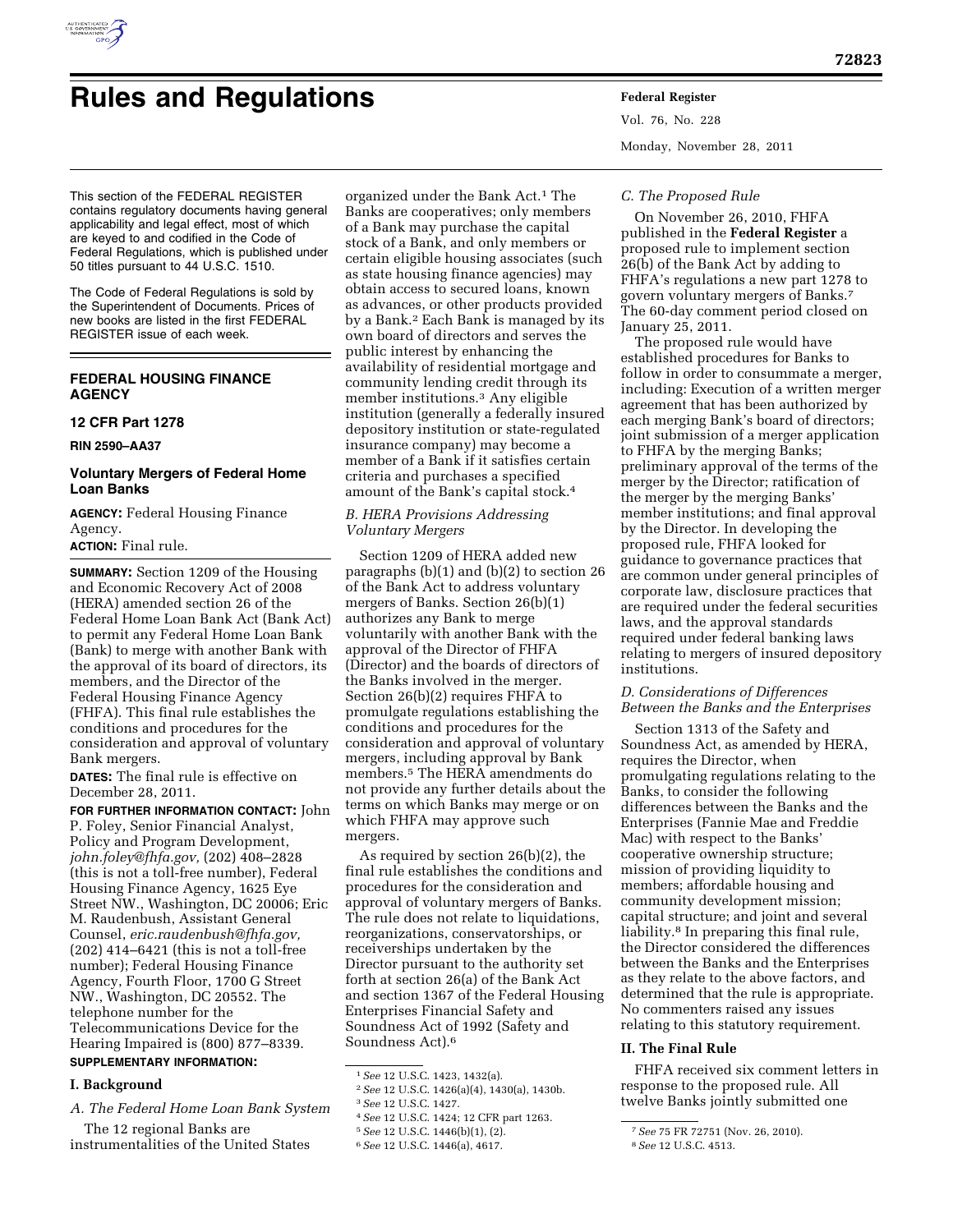comment letter which addressed the issues raised in the proposed rule in a comprehensive manner. Three Banks submitted individual comment letters to supplement the Banks' joint letter, and two trade associations also provided comments. All six of the comment letters expressed general support for the proposed rule, although there were a number of recommendations regarding changes to be made in the final rule.

FHFA considered all of the comments in developing the final rule, which establishes merger conditions and procedures that are substantially similar to those that were proposed, except that the two-step preliminary/final FHFA approval process embodied in the proposed rule has been replaced with a single-step approval in the final version, as suggested by some commenters. FHFA has made a number of minor revisions to the rule in order to address concerns raised by commenters, as well as to provide greater clarity. Specific comments, FHFA's responses, and changes adopted in the final rule are described in greater detail below in the sections describing the relevant rule provisions.

#### *A. Section 1278.1—Definitions*

Proposed § 1278.1 set forth definitions of terms used in proposed part 1278. With two minor exceptions, all of these definitions have been adopted as proposed and are set forth in § 1278.1 of the final rule. A definition for the term ''Financial Statements'' has been added to the final rule to refer to statements of condition, income, capital, and cash flows, with explanatory notes, in such form as the Banks are required to include in their filings made under the Securities and Exchange Act of 1934 (Exchange Act).9 In addition, definitions for the terms ''GAAP'' (referring to accounting principles generally accepted in the United States as in effect from time to time) and ''Record Date'' (referring to the date established by a Bank's board of directors for determining the members that are entitled to vote on the ratification of a merger agreement) have been added. A definition for the term ''Office of Finance,'' which was inadvertently omitted from the proposed rule, has also been added. The terms ''Record Date'' and ''Financial Statements,'' as well as comments received on certain proposed definitions and revisions to the definitions of the terms ''Disclosure Statement'' and ''Effective Date'' are discussed below in the context of the

relevant substantive provisions of the final rule.

#### *B. Section 1278.2—Authority*

Section 1278.2 of the proposed rule would have authorized any two or more Banks to merge, provided that they satisfied the various procedural and substantive requirements of proposed part 1278 relating to the merger agreement, merger application, approval by the Director, ratification by the members, and final consummation of the merger. Proposed § 1278.1 defined the words ''merge'' and ''merger'' broadly to include not only a traditional merger (where one surviving entity absorbs another disappearing entity), but also a consolidation, a purchase and assumption transaction, and any other type of business combination that could occur between or among Banks. The intent behind proposed § 1278.2 was to permit each Bank wide latitude to pursue beneficial business combinations with other Banks, subject to the proviso that any such combination could be consummated only with the express approval of the Director, obtained in accordance with the conditions and procedures set forth in proposed part 1278. The Banks expressed support for the broad definition of ''merge'' and ''merger,'' and no commenters opposed the definition, which the final rule retains without change.

In the final rule, the introductory paragraph of § 1278.2 has been revised to make clear that the provisions of part 1278 apply only to voluntary mergers undertaken pursuant to section 26(b) of the Bank Act.10 Part 1278 is not intended to govern liquidations and reorganizations of Banks carried out by the Director under section 26(a) of the Bank Act.11 Paragraphs (a) through (e) of § 1278.2 have also been revised, principally to reflect the decision to replace the two-step FHFA approval process with a single-step approval, but also to provide greater clarity. Except for the revisions relating to the changes in the approval process, the substance of the provisions remains the same. Thus, the final rule continues to authorize any two or more Banks to merge provided that they satisfy the procedural and substantive requirements of part 1278.

#### *C. Section 1278.3—Merger Agreement*

Section 1278.3 of the proposed rule would have required that any merger of Banks be consummated only pursuant to a written merger agreement meeting the requirements of paragraphs (a) and (b) of that section, which addressed the

authorization of the agreement by the Constituent Banks' boards of directors and the contents of the agreement, respectively.12

Specifically, proposed § 1278.3(a) would have required that a merger agreement be authorized by the affirmative vote of a simple majority of a quorum of the board of directors of each Constituent Bank at a meeting on the record and that it be executed by authorized signing officers of each Constituent Bank. FHFA requested comment upon whether a standard other than a majority vote of a quorum of the boards of directors would be appropriate. The Banks opposed the imposition of a regulatory standard for board authorization of a merger agreement, preferring instead that each Bank be permitted to establish board voting requirements under its bylaws, which they asserted is consistent with the approach taken by most state corporation statutes. One commenter questioned the sufficiency of a simple majority of a quorum of the board of directors to authorize a merger agreement, and advocated that the final rule instead require a supermajority of the full board of each Constituent Bank.

As discussed in the proposed rule, section 26(b) of the Bank Act, while requiring a board vote as part of the merger process, does not address specific requirements with respect to such a vote. Although the absence of statutory requirements would allow FHFA to include in the final rule either of those suggestions, FHFA has decided to retain this provision as proposed. As a matter of policy, FHFA believes that a uniform standard for board authorization is preferable to allowing each Bank to set its own approval standard. Unlike general business corporations, all of the Banks are very similar in business model and operations, as governed by the Bank Act and the regulations adopted thereunder, and they were created to further uniform purposes. Given those circumstances, FHFA believes that each Bank should also be subject to the same approval standards in determining whether to enter into a merger agreement. In addition, FHFA has concluded that the appropriate uniform standard is one that corresponds with the manner in which board decisions currently are made under the bylaws of all of the Banks—that is, by vote of a majority of a quorum of the board.

<sup>9</sup> 15 U.S.C. 78a, *et seq.* 

<sup>10</sup> 12 U.S.C. 1446(b).

<sup>11</sup> 12 U.S.C. 1446(a).

<sup>12</sup> In this **SUPPLEMENTARY INFORMATION,** as in the rule, the term ''Constituent Bank'' refers to a Bank that is proposing to merge with one or more other Banks, and the term ''Continuing Bank'' refers to a Bank that will continue following the merger of two or more Constituent Banks.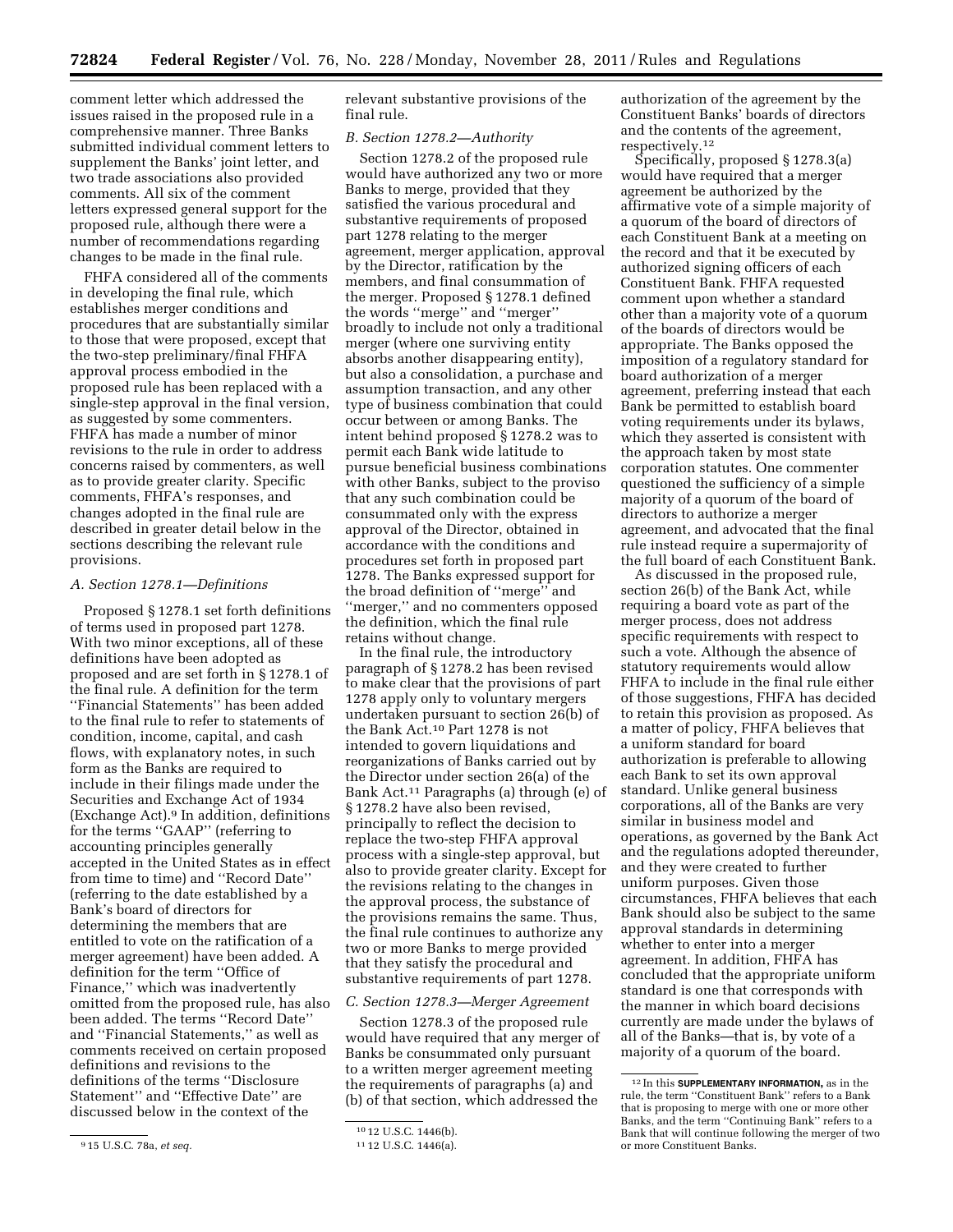Although a supermajority requirement may be permissible under state corporate laws for mergers, FHFA does not believe that it is appropriate in the case of cooperative institutions such as the Banks, and does not believe that the comments suggesting the adoption of a supermajority standard have provided persuasive reasons for doing so. Moreover, the required ratification by each Banks' members, the required approval of the Director, and the other detailed requirements of the rule provide for sufficient deliberation by the various constituencies.

Proposed § 1278.3(b) addressed the minimum content for a merger agreement. It would have required generally that the agreement set forth all material terms and conditions of the merger, and would have further required that the agreement include provisions addressing nine specified matters. FHFA proposed to require agreement on those matters early in the merger process because, in the agency's judgment, they would be the central issues to be negotiated between Constituent Banks under most merger scenarios, and are matters of major regulatory concern to the agency. The nine matters enumerated in the proposed rule were: (1) The proposed Effective Date of the merger; (2) the proposed organization certificate and bylaws of the Continuing Bank; (3) the proposed capital structure plan for the Continuing Bank; (4) the proposed size and structure of the board of directors for the Continuing Bank; (5) the formula to be used to exchange the stock of the Constituent Banks for the stock of the Continuing Bank; (6) any conditions that must be satisfied prior to the Effective Date of the proposed merger; (7) a statement of any representations or warranties; (8) a description of any legal opinions or rulings; and (9) a statement that the board of directors of a Constituent Bank can terminate the merger agreement before the Effective Date upon a determination that certain events have occurred. FHFA's intent in including these provisions in the proposed rule was to ensure that a merger agreement reflects the understandings that the Banks have reached with respect to each of these critical matters. The agency did not intend to require that the documents that may be necessary to implement these understandings be prepared at the same time as the merger agreement.

FHFA received a number of comments regarding the nine specific matters to be addressed in a merger agreement. The agency has made some minor revisions to § 1278.3(b) in response to some of these comments,

which are discussed below, and has also made a few minor wording changes for greater clarity and consistency.

Paragraph (1) of proposed § 1278.3(b) would have required that a merger agreement set forth the proposed Effective Date of the merger. In the proposed rule, the term ''Effective Date'' was defined as the date on which the Constituent Banks consummate the merger, or, in the case of a merger encompassing two or more component transactions, the date on which the relevant Constituent Banks consummate each component transaction. As discussed below, § 1278.7 has been revised in order to provide greater specificity as to the time that the organization certificate of the Continuing Bank, and consequently the consummation of the merger, becomes legally effective. In conjunction with this change, the definition of ''Effective Date'' has been revised to refer to the date on which the organization certificate of the Continuing Bank (or Banks) becomes effective as provided under § 1278.7. As stated in the **SUPPLEMENTARY INFORMATION** to the proposed rule, the proposed Effective Date need not be stated as a specific date, but should be described in a manner such that the date can be reasonably determined—for example, as within a specified period after the occurrence of a particular event.

In the final rule, paragraph (1) of § 1278.3(b) has been revised to require that, in addition to the proposed Effective Date, the merger agreement set forth the proposed acquisition date for purposes of accounting for the transaction under GAAP, if that date is to be different from the Effective Date. Under GAAP, a business combination is recorded as of the ''acquisition date.'' Thus, among other things, the fair value of the assets acquired, liabilities assumed, and consideration exchanged is measured as of that date. The acquirer also begins to consolidate the acquired entity's financial position, results of operations, and cash flows as of that date. Under GAAP, the ''acquisition date'' is considered to be the date on which the acquirer obtains control of the acquiree. Typically, this would be the date on which the acquirer legally transfers the consideration, acquires the assets, and assumes the liabilities of the acquiree—*i.e.,* the Effective Date in the case of a voluntary Bank merger under part 1278. However, for various reasons, control of the acquiree may pass to the acquirer on a date that is either earlier or later than the date on which the legal

transfers occur.13 In a case where the Constituent Banks intend to effect a transfer of control on a date other than the Effective Date, this proposed acquisition date must be set forth in the merger agreement. As with any aspect of a Bank merger, the establishment of a separate GAAP acquisition date is subject to the approval of the Director under § 1278.5 of the final rule.<sup>14</sup>

Paragraphs (2) and (3) of proposed § 1278.3(b) would have required that a merger agreement describe, respectively, the proposed organization certificate and bylaws, and the proposed capital structure plan, for the Continuing Bank. In their joint comment letter, the Banks stated that the rule should not require descriptions of these items, but should instead require the items to be attached to the merger agreement. FHFA has considered this suggestion, but has decided to adopt these requirements in their proposed form. In all cases, the types of material understandings that are required to be addressed in the merger agreement must precede the preparation of the detailed documents that are intended ultimately to implement those understandings. Although, in practice, the Constituent Banks may choose to negotiate the specifics of the capital structure plan, organization certificate, and bylaws prior to executing a final merger agreement, FHFA can discern no compelling reason to require these documents to be prepared contemporaneously with the agreement. In a legal sense, the understandings memorialized in the merger agreement will determine the scope and content of these implementing documents. FHFA believes that the better approach is the one embodied in the proposed rule, which requires that the merger agreement reflect the material understandings that the Banks have reached with respect to each of these matters. That approach allows the Banks the opportunity to prepare related documents contemporaneously with the merger agreement if they so desire, but also affords them the flexibility to agree in principle as part of the merger agreement how certain matters, such as the organization certificate, bylaws, or capital structure plan, are to be addressed, but leave the drafting of those documents to a later date.

The final rule requires that a merger agreement set forth all material terms and conditions of the merger. As

<sup>13</sup>For example, this may be done by written agreement in order to establish an acquisition date that is on the last day of a financial reporting

period. 14*See generally,* FASB ASC 805–10–25–6 and  $25 - 7.$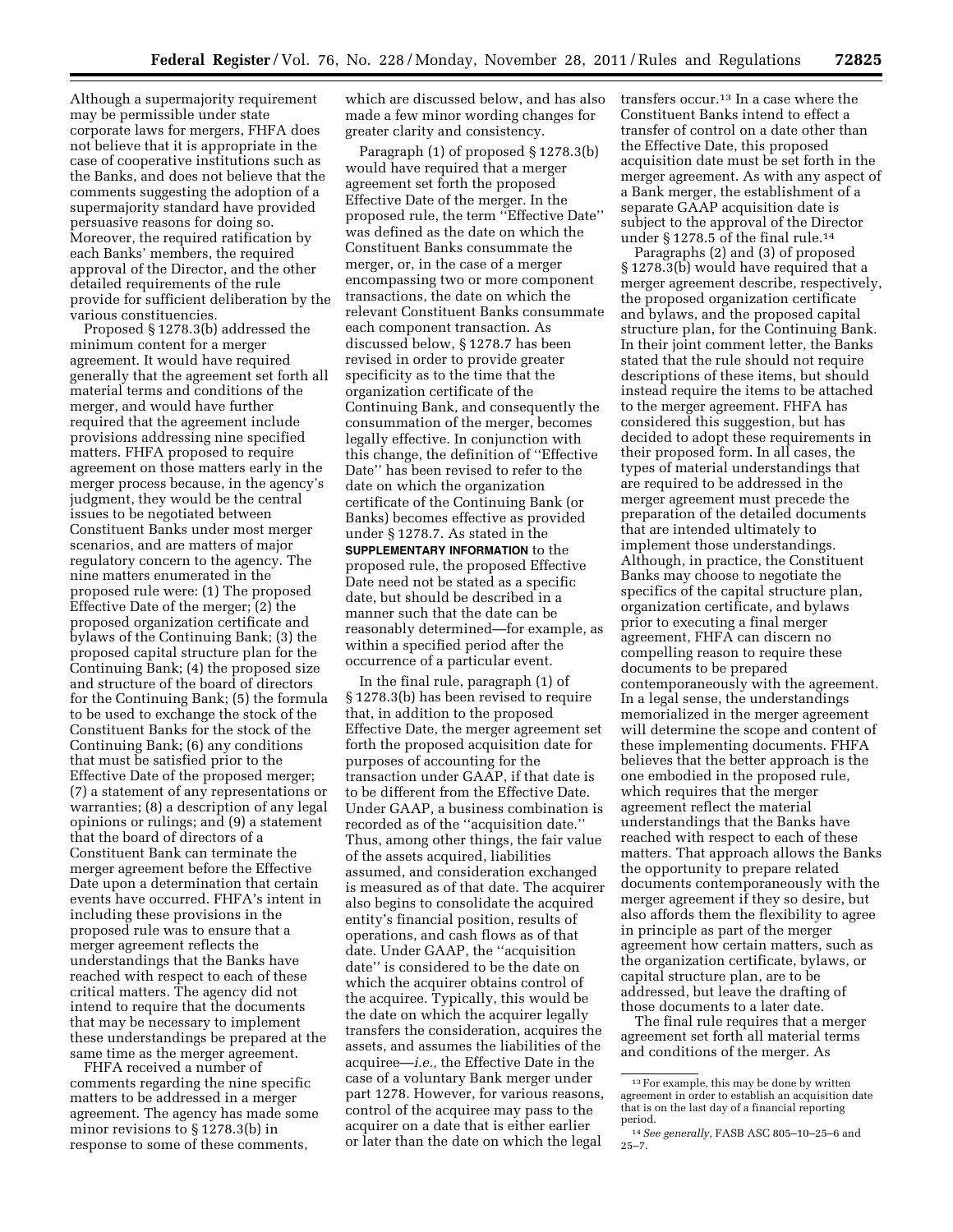reflected by their inclusion in the nonexclusive list of issues that must be addressed in the merger agreement, FHFA considers the major features of the organization certificate, bylaws, and capital structure plan of the Continuing Bank to be among the material terms of any Bank merger. Therefore, even if these documents have not been finalized at the time the merger agreement is executed, descriptions of their material features must be included in the agreement. If the Constituent Banks have developed these documents contemporaneously with the merger agreement, the Banks may fulfill the requirements of paragraphs (b)(2) and (3) of § 1278.3 of the final rule by attaching the documents as appendices to the agreement, so long as the documents are made part of the agreement. For example, a merger agreement may state that ''the capital structure plan for the Continuing Bank shall be as set forth in Attachment X.''

Proposed § 1278.3(b)(4) would have required that a merger agreement address the proposed size and structure of the board of directors for the Continuing Bank. The proposed rule also requested comments on how best to address the transition from the separate boards of the Constituent Banks to the combined board of the Continuing Bank, and the manner in which FHFA should establish the size and composition of the board for the Continuing Bank. In their joint comment letter, the Banks requested that Constituent Banks be permitted to include in either a merger agreement or a merger application their proposals as to the size and composition of the board immediately following the merger, and as to the gradual reduction in size of the board over time through FHFA's annual designation of Bank directorships process. The Banks opposed the imposition of any requirement to provide a detailed longterm plan regarding such matters as the number and composition of board committees and the responsibilities to be delegated to those committees, stating that they wish to preserve the flexibility to allow more detailed governance matters to evolve over time. Another commenter also agreed that any reduction in post-merger directorships should be a gradual process effected through the annual designation process.

FHFA has considered these comments and has decided to carry over the language of proposed § 1278.3(b)(4) without change. Final § 1278.3(b)(4) allows the Banks some flexibility with respect to the level of detail that must be included in the merger agreement. At a minimum, the merger agreement must include the Banks' proposal for the size

and composition of the board of directors, *i.e.,* the number of directorships and their allocation among the states, of the Continuing Bank immediately after the merger. The language is sufficiently broad, however, to allow the Banks also to include in the agreement their proposal for the longer term restructuring of the board of the Continuing Bank if they choose to do so. If the Banks do not address their proposal for the longer term board size and composition as part of the merger agreement, FHFA expects that they will do so as part of the merger application, which is consistent with the Banks' comment letter. In this regard, FHFA has included a conforming revision to § 1278.4(a)(1)(vi) of the final rule making clear that if the size and composition of the board over the longer term are not addressed in the merger agreement, they must be addressed in the merger application submitted to FHFA.

Ultimately, the size and composition of the board of the Continuing Bank will be determined by the Director. Section 7 of the Bank Act generally requires the Director to establish the size and structure of the board of directors of each Bank and gives the Director additional discretion to adjust the board size in connection with any Bank merger.15 In order for the Director to make an informed decision about the appropriate size and composition of the board of the Continuing Bank, both immediately after the merger and over the longer term, the Director should have the benefit of the Banks' views on those matters, and thus the final rule requires the Banks to provide that information. However, the rule does not require the Constituent Banks to address, in either the merger agreement or merger application, such details as the number and composition of board committees and the responsibilities to be delegated to those committees.

Proposed § 1278.3(b)(7) would have required that a merger agreement contain a statement of the representations or warranties, if any, made or to be made by any Constituent Bank, or its officers, directors, or employees. In their joint letter, the Banks requested clarification that any representations and warranties made by Bank officers, directors, or employees would not be signed in their individual capacities, but on behalf of their respective Banks. The proposed provision was not intended to require that any individual or Bank make any particular representations or warranties in connection with a merger, or to

address the capacity in which any individual might make such representations or warranties. Instead, it was intended merely to require that the merger agreement set forth any representations or warranties made by any of the parties in connection with the merger. In recognition of the fact that the parties to the merger agreement will be the Constituent Banks as corporate entities, and in order to avoid any implication that Banks directors, officers, or employees should be making representations or warranties in their individual capacities, as opposed to doing so as a representative of his or her Bank, FHFA has revised § 1278.3(b)(7) in the final rule to remove the reference to Banks' ''officers, directors, or employees.'' Thus, the text of final § 1278.3(b)(7) requires that the merger agreement include ''a statement of the representations or warranties, if any, made or to be made by any Constituent Bank.''

Section 1278.3(b)(8) of the proposed rule would have required that a merger agreement describe any legal opinions or rulings that have been obtained or furnished by any party in connection with the proposed merger. In their joint comment letter, the Banks stated that if legal opinions are required in connection with a merger, they are frequently conditions to consummation and, therefore, are not available until after the merger agreement is signed. Consequently, the Banks suggested that FHFA modify the provision to require that a merger agreement include descriptions of any legal opinions that are required to be obtained as a condition to the consummation of the merger, as well as those that have already been completed at the time the agreement is executed. The Banks further suggested that the rule require that a merger agreement describe any accounting opinions obtained or furnished in connection with the merger. FHFA has accepted both of these suggestions and has revised final § 1278.3(b)(8) to require that a merger agreement describe the legal or accounting opinions or rulings, if any, that are required to be obtained or furnished by any party in connection with the proposed merger.

Section 1278.3(b)(9) of the proposed rule would have required that a merger agreement contain a statement that the board of directors of a Constituent Bank may terminate the agreement before the Effective Date of the merger upon a determination by the Bank, with the concurrence of FHFA, that: (i) The information disclosed to members contained material errors or omissions; (ii) material misrepresentations were

<sup>15</sup> 12 U.S.C. 1427(a), (c).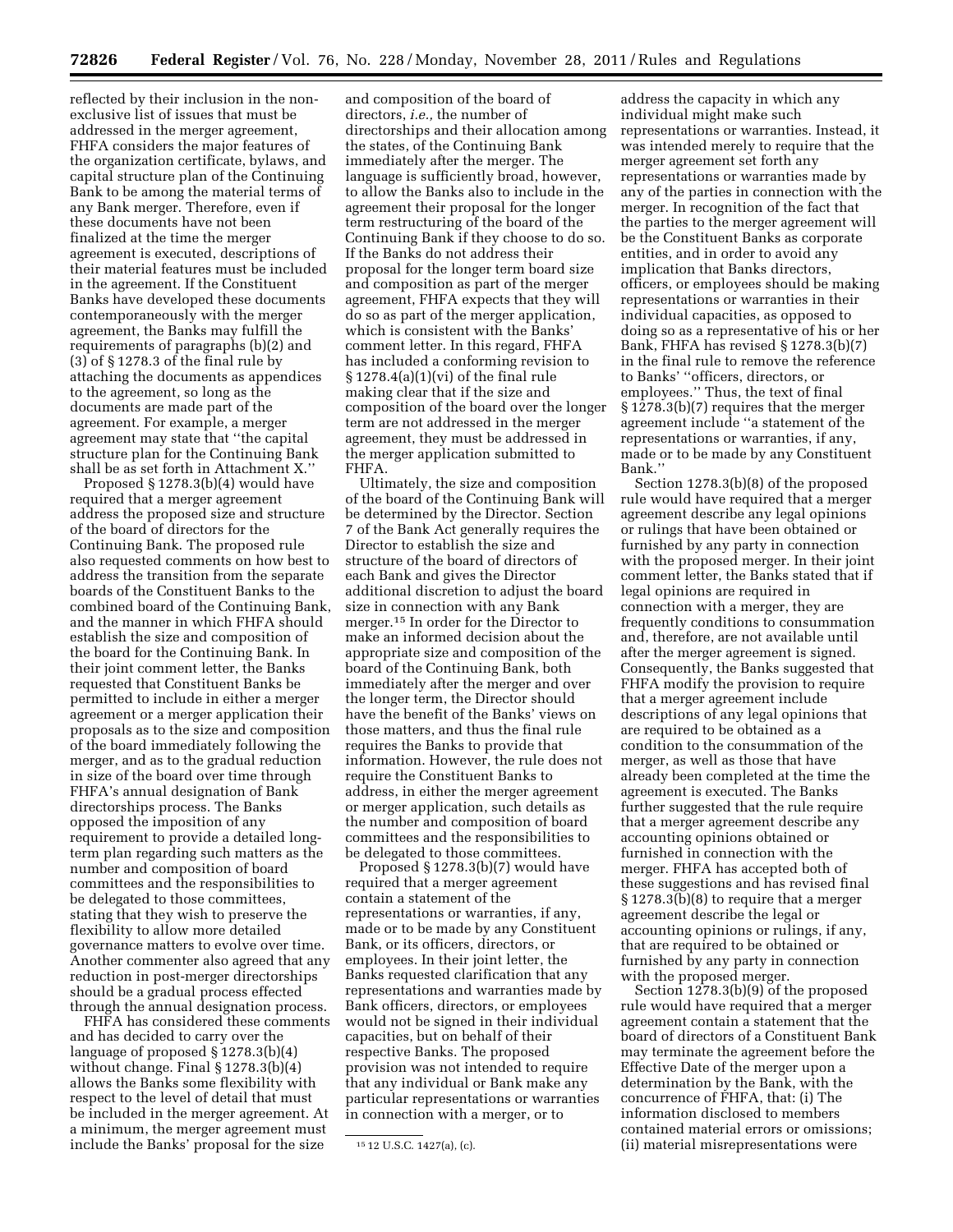made to members regarding the impact of the merger; (iii) fraudulent activities were used to obtain members' approval; or (iv) an event occurred between the time of the members' vote and the merger that would have a significant adverse impact on the future viability of the Continuing Bank. In their joint comment letter, the Banks expressed concern that this requirement could be interpreted as limiting the circumstances under which a merger agreement may be terminated prior to the Effective Date, but questioned whether this was the intent of the proposed provision. The Banks requested that FHFA clarify this provision to make clear that Constituent Banks may negotiate termination rights in addition to those enumerated. The Banks also opposed requiring the concurrence of FHFA before a merger agreement may be terminated, stating that the decision to terminate should be made by the parties.

In the final rule, FHFA has removed the requirement for FHFA concurrence with a termination decision, but has otherwise retained the substance of the proposed provision. The intent behind the proposed requirement of FHFA concurrence was primarily to aid FHFA in carrying out its supervisory duties, and to a lesser extent, to decrease the likelihood of a Bank alleging the existence of fraud as a pretext for terminating a merger agreement. FHFA acknowledges that the language of the proposed rule lacked standards for the agency's concurrence, and thus could be construed as authorizing it to compel an unwilling Bank to consummate a merger that the statutory regime intends to be voluntary, even if one of the Banks has concluded that grounds for termination exist, although such a result was not intended.

As in the proposed rule, final § 1278.3(b) states that a written merger agreement must set forth all material terms and conditions of the merger, including, ''without limitation,'' provisions addressing each of the matters enumerated in paragraphs (b)(1) through (b)(9). While, under paragraph (b)(9), the Constituent Banks are required to include within the merger agreement a provision authorizing a Bank to terminate the agreement for the reasons enumerated in the regulation, nothing in the language of § 1278.3 precludes the Banks from including in the agreement other grounds for termination that may be agreed upon by the respective boards and, in the case of a termination occurring after the member votes, by the members themselves. Thus, to the extent that Banks wish to include within a merger

agreement provisions specifying additional grounds for termination of the agreement, they are free to do so under the final rule.

#### *D. Section 1278.4—Merger Application*

Section 1278.4 of the proposed rule addressed the application process to be followed in order to obtain FHFA approval for any merger of Banks. Proposed § 1278.4(a) would have required that the Constituent Banks submit to FHFA a merger application addressing all material aspects of the merger including, at a minimum: (1) A written statement summarizing the material features of the proposed merger and addressing certain enumerated issues; (2) a copy of the executed merger agreement and certified copies of the board resolutions authorizing the merger agreement; (3) a copy of the proposed organization certificate of the Continuing Bank; (4) a copy of the proposed bylaws of the Continuing Bank; (5) a copy of the proposed capital structure plan of the Continuing Bank; (6) the most recent annual audited financial statements for each Constituent Bank; and (7) pro forma financial statements for the Continuing Bank. No commenter objected to these proposed application requirements, but there were several comments regarding particular aspects of the requirements. Section 1278.4(a) of the final rule retains the proposed requirements, with some minor revisions as noted below.

As a general matter, the Banks expressed concern over the treatment of confidential commercial information that may be included in a merger application and requested that the final rule permit the submission of confidential information in a separate binder, specify that such information is exempt from disclosure under the Freedom of Information Act (FOIA), and give examples of types of information that would be considered confidential. FHFA has adopted only the first of these suggestions. The introductory clause of final § 1278.4(a) has been revised to include a new sentence specifying that a Bank may submit separately any portions of the merger application that it believes contain confidential or privileged trade secrets or commercial or financial information, and that such information will be handled in accordance with FHFA's FOIA regulations set forth at 12 CFR part 1202.

The procedures for the handling of information submitted to FHFA that the submitter believes to be confidential commercial information protected from FOIA disclosure under 5 U.S.C. 552(b)(4) and 12 CFR 1202.4(a)(4) are set

forth in 12 CFR 1202.8. Section 1202.8(b) specifies that submitters of commercial information should use good-faith efforts to designate, by appropriate markings, either at the time of submission or at a reasonable time thereafter, those portions of the information they deem to be protected. Once so designated, such information may be released only pursuant to the procedures set forth in 12 CFR 1202.8(c) through (i), which provides in most cases for prior notice to the submitter and an opportunity for the submitter to object to the release of the information. Because the handling of confidential commercial information is addressed directly by FHFA's FOIA regulations, FHFA has declined to address separately in final part 1278 the FOIA status of any materials or information submitted as part of the merger application process.

With regard to the contents of the merger application, proposed § 1278.4(a)(1) would have required a written statement including: (i) A summary of the material features of the proposed merger; (ii) the reasons for the proposed merger; (iii) the effect of the proposed merger on the Constituent Banks and their members; (iv) the planned Effective Date of the merger; (v) a summary of the material features of any related transactions and the bearing that the consummation of, or failure to consummate, the related transactions is expected to have upon the merger; (vi) the names of the persons proposed to serve as directors and senior executive officers of the Continuing Bank; (vii) a description of all proposed material operational changes; (viii) information demonstrating that the Continuing Bank will comply with all applicable capital requirements after the Effective Date; (ix) a statement explaining all officer and director indemnification provisions; and (x) an undertaking that the Constituent Banks will continue to disclose all material information, and update all items, as appropriate. The topics required to be addressed in the application statement under § 1278.4(a)(1) of the final rule are substantially the same as those that were proposed, although the final version reflects a few minor additions and clarifications.

The first of these appears in paragraph (a)(1)(iv), which has been revised to require the statement to include, in addition to the proposed Effective Date: the Record Date established by each Constituent Bank's board of directors for purposes of determining the rights of member institutions to participate in the merger ratification vote (discussed in detail below); and the GAAP acquisition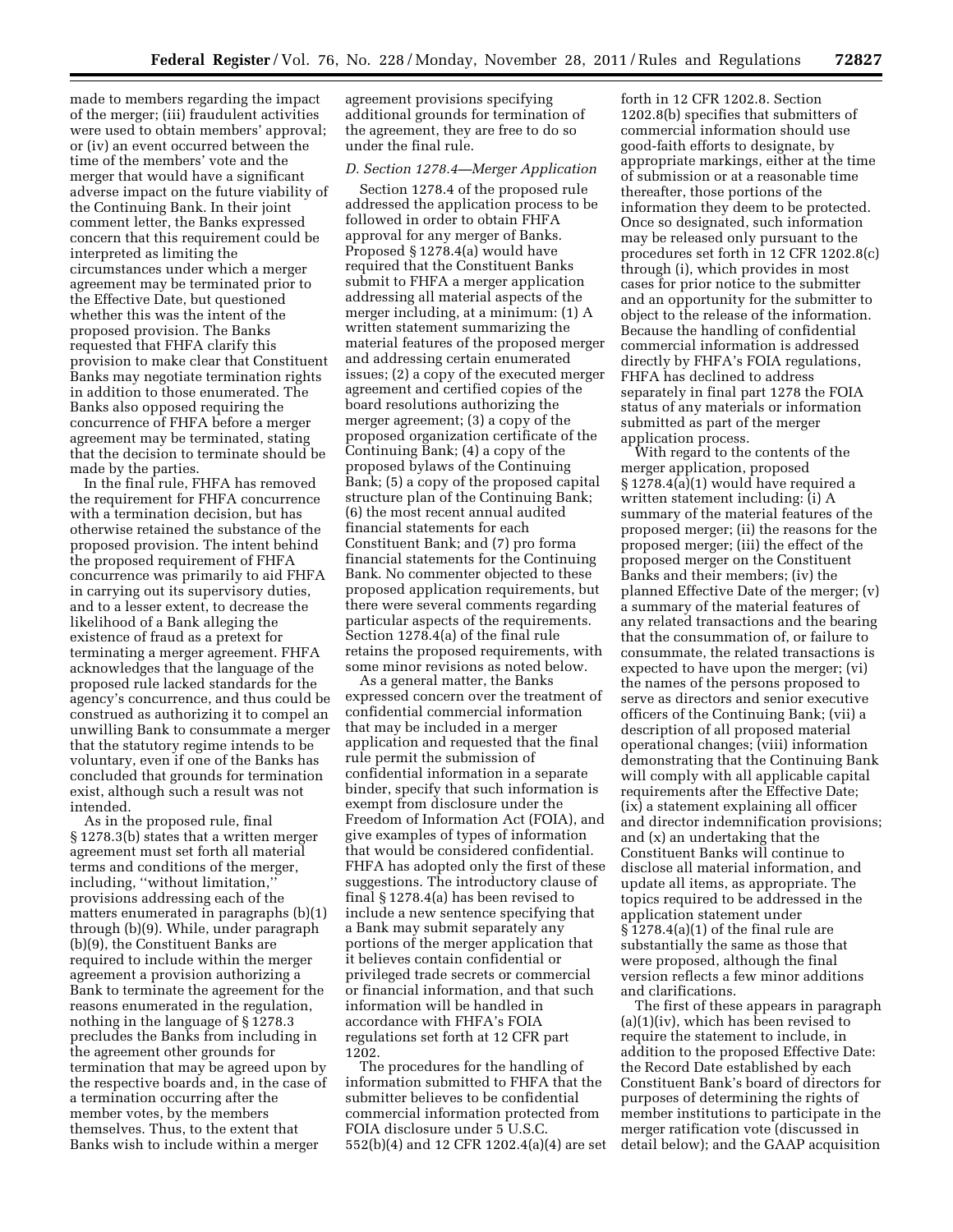date (discussed in detail above), if that date is to be different from the Effective Date, including an explanation of the reasons for establishing an acquisition date that is different from the Effective Date.

Second, paragraph (a)(1)(vi), which as proposed would have required the names of the persons to serve as directors and senior officers of the Continuing Bank, has been revised to require the Banks also to include in the merger application information regarding their proposal for the ultimate size and composition of the board of directors, *i.e.,* the size and composition of the board for the longer term, along with their proposed transition plan for reducing the size of the board, if that matter is not addressed in the merger agreement. If the merger agreement includes provisions dealing with the Banks' proposals for both the immediate and long-term size and composition of the board, that information need not be resubmitted as part of the merger application. The final rule also retains the proposed requirement that the Banks identify the persons who will serve as directors and executive officers immediately after the merger.

Third, paragraph  $(a)(1)(\tilde{v}ii)$ , which in its proposed form would have required that the application statement address any staff reductions as part of a discussion of anticipated material operational changes, has been revised to require that the statement address such reductions only to the extent such information is known. This revision was made in response to the Banks' comment that it may be more prudent to defer decisions about specific reductions in staff until after the merger has occurred and management of the Continuing Bank has assessed its staffing needs and that, therefore, the Banks should not be required to provide such specific information at the time the merger application is filed. The fourth revision appears in paragraph  $(a)(1)(x)$ , and is meant to clarify that the Constituent Banks' undertaking to update ''all items,'' as appropriate, applies specifically to items required to be included in the merger application.

FHFA has declined to make a requested change to proposed paragraph (a)(1)(vi), which would have required that the merger application set forth the names of the persons proposed to serve as directors and senior executive officers of the Continuing Bank. In their joint comment letter, the Banks expressed concern that the identity of the directors and senior executive officers of the Continuing Bank may not yet be determined at the time that the merger application is submitted, and

requested that the rule permit this information to be added later as a supplement to the application. Although FHFA believes that the better practice would be for the Banks to file a complete merger application as a single submission, the rule does not require the Banks to do so, and therefore would allow the Banks to file portions of the required materials as a supplement to their initial merger application. Thus, if the Constituent Banks have not reached agreement as to the identity of the persons who will serve as directors and senior executives of the Bank when they initially file the merger application, they may submit this information as a supplement to the initial merger application. However, if they choose to do so, FHFA will not deem the application to be complete, and the time periods for FHFA review prescribed under § 1278.5 will not commence, until all information required by the final rule has been submitted. Corporate governance of the Continuing Bank is a critical issue, and the Director must know the identity of these individuals in order to determine whether the Continuing Bank will have adequate managerial resources—a factor that the Director is required to consider as part of the decision to approve or deny a merger request under § 1278.5(a).

Paragraphs (2) through (7) of proposed § 1278.4(a) addressed the additional items to be included as part of the merger application. Paragraph (a)(2) would have required that a merger application include a copy of the executed merger agreement, accompanied by a certified copy of the resolution of the board of directors of each Constituent Bank authorizing the execution of the merger agreement. In addition, paragraphs (a)(3) through (a)(5) would have required the Banks to provide, respectively, copies of the proposed organization certificate, the proposed bylaws, and the proposed capital structure plan of the Continuing Bank. These paragraphs have been carried over unchanged in the final rule. As discussed previously, if the items addressed in paragraphs (a)(3) through (a)(5) have already been attached to the merger agreement, additional copies need not be provided so long as the application makes clear that they are so attached.

Proposed paragraph (a)(6) would have required that the Banks include as part of a merger application the most recent annual audited financial statements for each Constituent Bank. In the final rule, this provision has been revised to require that the Banks also provide their quarterly financial statements for the current year-to-date. The most current

available financial information for each of the Constituent Banks will obviously be a critical element of the official record to be reviewed by the Director, and the omission of this requirement from the proposed rule was an oversight. As mentioned above, FHFA also has added a definition of the term ''Financial Statements'' to § 1278.1 to clarify that these are to comprise statements of condition, income, capital, and cash flows, with explanatory notes, in such form as the Banks are required to include in their filings made under the Exchange Act.

Paragraph (a)(7) of proposed § 1278.4 would have required the Banks to include as part of a merger application pro forma financial statements for the Continuing Bank in such form as would be required to be included in the Disclosure Statement that the Banks must provide to their members in connection with the member vote under proposed § 1278.6—*i.e.,* those that would be required in completing a Form S–4 promulgated by the United States Securities and Exchange Commission (SEC) (as discussed in more detail below).16 In the Supplementary Information to the proposed rule, FHFA stated that the Form S–4 provides merging entities with the option to include either purely historical pro forma statements, or pro forma statements including forecasted results for up to twelve months following the date of the most recent statement of condition, and stated that it was considering whether it should require the Constituent Banks to provide as part of the merger application pro forma forecasted results for as many as three years following the date of the most recent statement of condition.

In their joint comment letter, the Banks asserted that Regulation S–X 17 (which is incorporated, in part, into the Form S–4) does not permit inclusion of forward-looking pro forma statements in a Form S–4 where historical pro forma information is required under Generally Accepted Accounting Principles (GAAP), as they assert is the case with the Banks. For this reason, the Banks believe that the pro forma statements required to be included in the Disclosure Statement should be historical only. The Banks therefore supported the language of the proposed rule, which, based on their reading of the Form S–4 and GAAP requirements, would not have required forwardlooking pro forma statements to be included in either the merger application or in the Disclosure

<sup>16</sup>*See* 17 CFR 239.25.

<sup>17</sup>*See* 17 CFR part 210.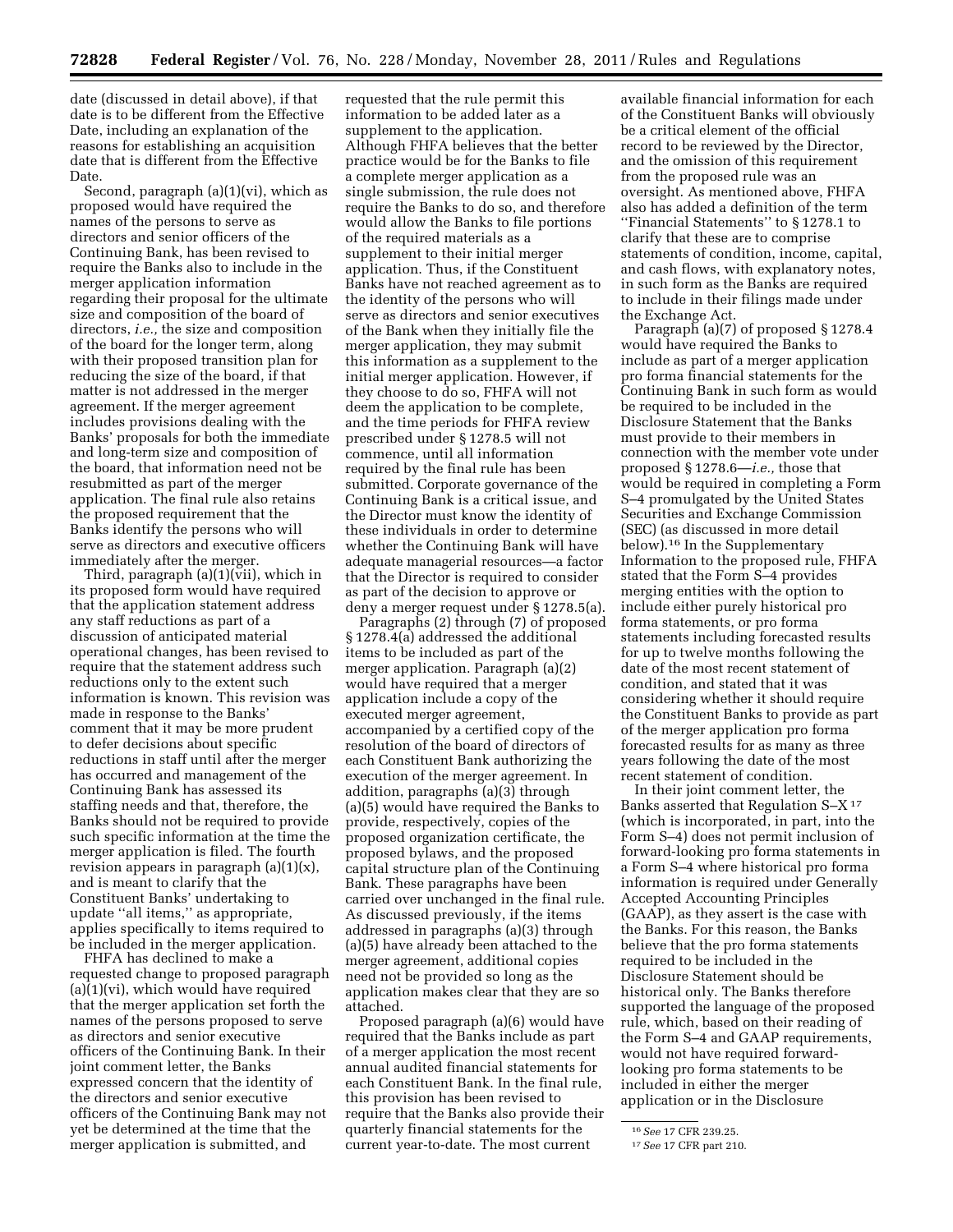Statement. The Banks further stated that, if FHFA decided to require any pro forma forecasts to be prepared under the final rule, such forecasts should be limited to twelve months, should be required as part of the merger application only, and should remain confidential.

Having concluded that the Form S–4 requirements are the appropriate template upon which to base the requirements for the Disclosure Statement under part 1278, and given the detailed nature of the Form (including the SEC regulations crossreferenced), FHFA has further concluded that it is best to minimize any variations therefrom with respect to the Disclosure Statement requirements. Accordingly, the final rule continues to require only that the pro forma statements included in the Disclosure Statement correspond with those that would be required under the Form S–4. If a Constituent Bank and its attorneys and accountants conclude that the Form S–4 would require inclusion of only historical pro forma information in a particular case, then it should provide that information in the Disclosure Statement.

However, in order to approve any merger application under § 1278.5 of the final rule, the Director must be provided with information to establish that the Continuing Bank will be viable and will be able to serve its members effectively immediately following the merger and for some period thereafter. The agency also recognizes that the longer the time period covered by a pro forma forecast, the less accurate the forecast is likely to be. With this in mind, the agency has decided to revise § 1278.4(a)(7) to require the Banks to include forward looking pro forma financial statements for the Continuing Bank for each of at least two years following the date of the most recently filed quarterly statement of condition for the Constituent Banks. In order to establish a baseline for these forecasts, final paragraph (a)(7) also requires that the merger application include pro forma financial statements for the Continuing Bank as of the date of the most recently filed quarterly statement of condition for the Constituent Banks. FHFA requires Banks to provide two-year forward looking pro forma statements when they apply for approval of amendments to their capital structure plans,<sup>18</sup> and a similar approach is warranted in the case of a merger. The agency retains the right to request pro forma forecasts covering a longer period under

§ 1278.4(b) if it concludes that this information is necessary to assess the merger application.

Section 1278.4(b) of the proposed rule would have authorized FHFA to require the Constituent Banks to submit any additional information that the agency determined was necessary to assess a particular merger. Under the proposed rule, if the agency had determined a merger application to be complete under § 1278.4(c), FHFA could have required the Constituent Banks to submit additional information only with respect to matters derived from or prompted by the materials already submitted, or matters of a material nature that were not reasonably apparent previously. Under proposed § 1278.4(b), FHFA would have been permitted to use a Constituent Bank's failure to provide the required information in a timely manner as grounds to deny a merger application. No commenters objected to these provisions and § 1278.4(b) has been adopted as proposed.

Section 1278.4(c) of the proposed rule addressed the timing for determining whether a merger application is complete. As proposed, FHFA would have had 30 days after the receipt of a merger application to determine whether it was complete or whether any additional information was required. The proposed rule would have required FHFA to inform the Constituent Banks in writing if the agency determined that an application was complete and that it had all information necessary to evaluate the proposed merger, and also if it determined that an application was incomplete or that it required additional information. In the latter case, FHFA would have been required to specify the number of days within which the Constituent Banks must provide any additional information or materials, and within 15 days of receipt of such information or materials, to again determine whether a merger application is complete and so inform the Banks. Again, no commenters objected to this provision and it has been adopted as proposed.

#### *E. Section 1278.5—Approval by Director*

Under the proposed rule, the review and approval of a merger by the Director would have been a two-step process. The first step, addressed by proposed § 1278.5, would have encompassed a review of all substantive aspects of a proposed merger, followed by either a preliminary approval or a denial of the merger application. Merger transactions that had been granted preliminary approval, and which had been ratified by the members of each Constituent

Bank, would then have been subject to a final review and approval under § 1278.7 of the proposed rule. At the final review step, the Director would have been permitted to deny final approval of a merger only for limited reasons.

The Banks opposed this two-step process as being overly lengthy and burdensome. They recommended that the rule be revised to provide for a process similar to that which they asserted is employed by the federal depository institution regulators—*i.e.,* a single approval is granted prior to the member ratification vote, but is made subject to written conditions that must be met and certified to the agency before the merger may be consummated. FHFA has adopted this suggestion and has revised the rule to provide for a singlestep approval process. However, as discussed below, § 1278.7 of the final rule continues to provide that no merger may be consummated until the Director accepts the organization certificate of the Continuing Bank pursuant to the receipt of satisfactory evidence that the conditions of the approval under § 1278.5 have been met.

Final § 1278.5(a), which establishes standards for approving a merger, has been adopted as proposed and provides that, in deciding whether to approve or deny a merger application, the Director must take into consideration the financial and managerial resources of each of the Constituent Banks, the future prospects of the Continuing Bank, and the effect of the proposed merger on the safety and soundness of the Continuing Bank and the Bank System. These standards are similar to those used by the federal depository institution regulators in considering mergers and acquisitions of federally insured depository institutions.19 No commenters objected to the use of these standards as the basis for merger decisions made by the Director under the rule and § 1278.5(a) has been adopted substantially as proposed, save for a minor wording change made for better clarity and consistency.

Section 1278.5(b) of the proposed rule addressed procedural aspects of the merger application process. As proposed, § 1278.5(b) would have permitted the Director 30 days after determining the merger application to be complete to consider the information and materials provided in the application and either grant or deny preliminary approval of the merger. The

<sup>18</sup>*See* Federal Housing Finance Board Advisory Bulletin 03–4 (Mar. 18, 2003).

<sup>19</sup>*See* 12 U.S.C. 1467a(e)(2) (acquisitions of savings associations); 12 U.S.C. 1817(j)(7)(C),(D) (bank change in control); 12 U.S.C. 1828(c)(5) (bank mergers).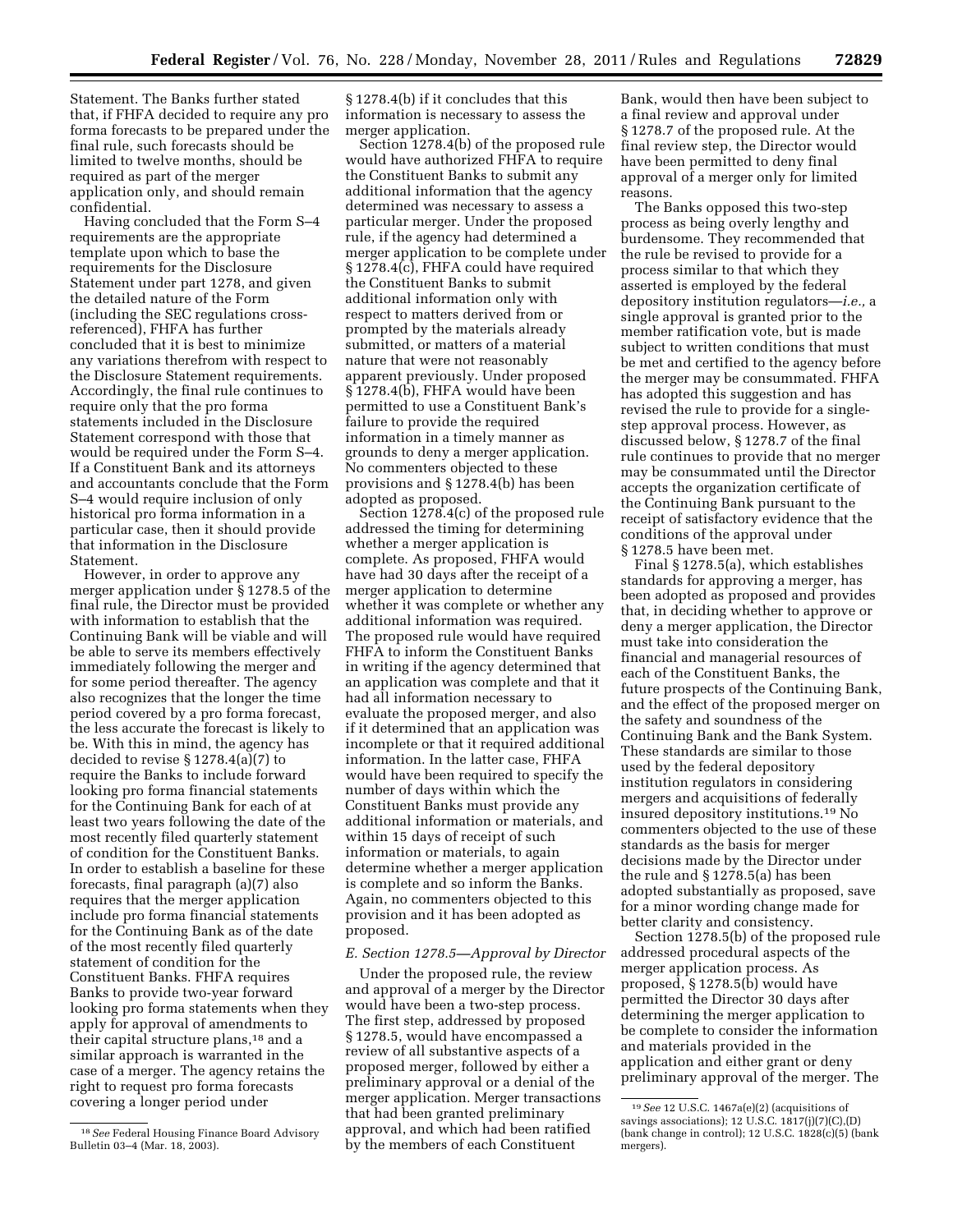proposed provision would have required that FHFA provide written notice to each Constituent Bank, as well as to each other Bank and the Office of Finance in the case of either a preliminary approval, or a denial, of the merger application. A notice of preliminary approval would have been required to set forth any conditions to the approval, while a notice of denial would have been required to state the reasons for the denial.

In the final rule, § 1278.5(b) has been revised, and a new § 1278.5(c) has been added, to reflect the new one-step approval process. Final § 1278.5(b) continues to require that, within 30 days of FHFA's determination that a merger application is complete, the Director either approve or deny the merger application. This section has been revised to provide that an approval of a merger application may include any conditions the Director determines to be appropriate. While FHFA has not included in the final rule a requirement that the Banks must submit their Disclosure Statements to the agency for review prior to sending the document to their members, the Director will have the ability to require such a review as a condition of approval.

Final § 1278.5(b) also provides that, in every case, approval will be conditioned on each Constituent Bank demonstrating that it has obtained the members' ratification of the merger agreement in accordance with the requirements of § 1278.6 by submitting to FHFA: (1) A certified copy of the members' resolution ratifying the merger agreement, on which the members cast their votes; and (2) a certification of the member vote from the Bank's corporate secretary or from an independent third party. These materials, as well as any others necessary to prove that all conditions of approval have been met, must be provided to FHFA before the Director may effect the consummation of the merger by accepting the organization certificate of the Continuing Bank under § 1278.7 of the rule (discussed below).

Final § 1278.5(c) contains the same notice requirements that appeared in § 1278.5(b) of the proposed rule. Thereunder, FHFA must provide written notice to each Constituent Bank, as well as to each other Bank and the Office of Finance, in the case of either an approval or a denial. As in the proposed rule, a notice of approval must set forth any conditions to that approval and a notice of denial must state the reasons for the denial.

#### *F. Section 1278.6—Ratification by Bank Members*

Section 1278.6 of the proposed rule addressed the requirements for the ratification of a merger agreement by vote of the Constituent Banks' member institutions. This section has been adopted substantially as proposed, with the exceptions discussed below.

Proposed § 1278.6(a) would have required that no merger of Banks be consummated unless the merger agreement had been ratified by the members of each Constituent Bank in a voting process meeting the requirements of paragraphs (a)(1) through (a)(4) of that section. As proposed, paragraph (a)(1) would have required that each Constituent Bank deliver a ballot and a Disclosure Statement to each of its members. As defined in § 1278.1 of the proposed rule, a Disclosure Statement would have been required to contain all of the items that the Constituent Bank providing the statement would be required to include in a Form S–4 Registration Statement promulgated by the SEC under the Securities Act of 1933 (or any successor form promulgated by the SEC governing disclosure required for securities issued in business combination transactions) when prepared as a prospectus as directed in Part I of the Form. In addition, proposed paragraph (a)(1) would have required that the Disclosure Statement establish a closing date for the Bank's receipt of completed ballots that was no earlier than 30 days after the date that the ballot and Disclosure Statement were delivered to its members.

In the final rule, paragraph (a)(1) has been revised slightly to require that the enumerated items be delivered to ''each institution that was a member as of the Record Date,'' as opposed to merely ''its members.'' This change was made to reflect the fact that the eligibility of an institution to participate in the merger vote is to be determined as of the record date established by the Constituent Bank's board of directors (discussed in more detail below) and that, consequently, it is the institutions that are so eligible that must receive the ballot and the Disclosure Statement.

In addition, the definition of ''Disclosure Statement'' has been modified slightly in the final rule. In their joint comment letter, the Banks agreed that the Form S–4 is a useful and widely-accepted model for comprehensive shareholder disclosure in a merger transaction. However, the Banks asserted that a number of the Form S–4 requirements are clearly not applicable to the Banks, and requested

that the rule make clear that the Form S–4 prospectus information needs to be included only to the extent applicable. Similarly, the Banks asserted that, pursuant to various statutory provisions and SEC no-action letters, the Banks are not required to comply with certain requirements that would otherwise apply in the preparation of their Annual Reports on Form 10–K. They requested that the rule also make clear that, to the extent that these Form 10–K requirements are also Form S–4 requirements, these items need not be included in the Disclosure Statement.

FHFA recognizes that, due to the unique corporate and capital structure of the Banks, certain items regarding the Banks or the transactions that are required to be disclosed in the Form S– 4 will be inapplicable. The agency also recognizes that the Banks have been exempted by statute and through SEC no-action letters from a number of disclosure requirements that would otherwise be applicable. The Form S–4 and the SEC regulations that are crossreferenced therein make clear in several places that information need only be furnished to the extent appropriate.20 However, for clarity, the definition of ''Disclosure Statement'' in § 1278.1 of the final rule has been revised to refer to a written document that contains, ''to the extent applicable,'' all of the items that a Bank would be required to include in a Form S–4. This additional clause is intended to make clear that, the Form S–4 requirements notwithstanding, a Bank need not include in its Disclosure Statement information that is not appropriate given the unique structure of the Banks or that they are not required to provide as part of their disclosures made under the Exchange Act. FHFA will provide formal or informal guidance as necessary with regard to the preparation of the Disclosure Statement.

In discussing proposed § 1278.6 in the Supplementary Information to the proposed rule, FHFA stated that, under the terms of the Form S–4, the Banks would be permitted to supply much of the required information through incorporation by reference of their Form 10–Ks and other periodic SEC filings. The Banks supported this option, but pointed out that the incorporation by reference into a Form S–4 is permitted under the SEC's regulatory authority, which would not extend to the Disclosure Statement. They therefore

<sup>20</sup>*See, e.g.,* Form S–4, General Instruction D.2 (stating that where the Form directs the registrant to furnish information required by Regulation S–K and the item of Regulation S–K so provides, information need only be furnished to the extent appropriate).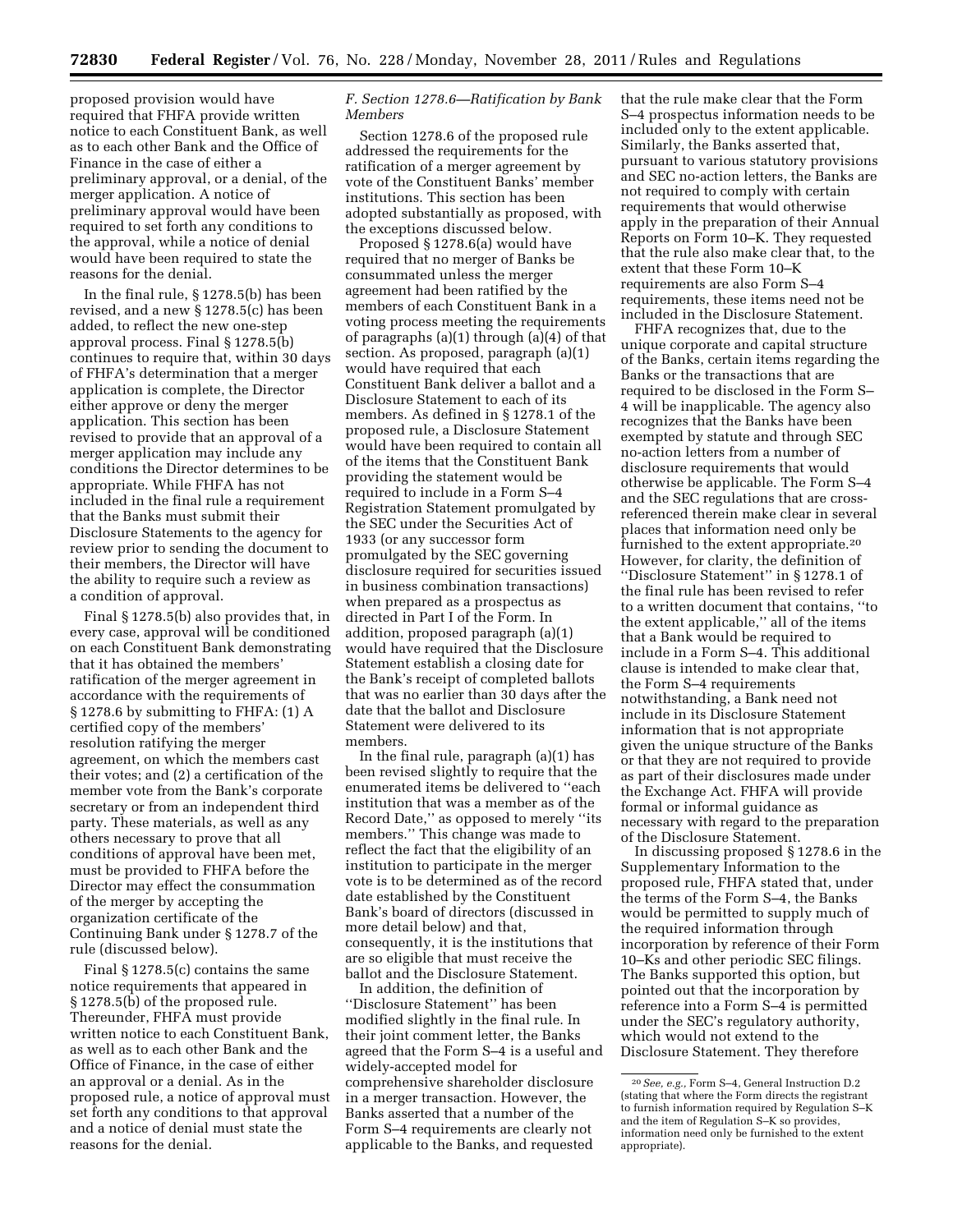requested that the rule state expressly that such filings may be incorporated by reference in the Disclosure Statement. FHFA has declined to make the suggested change to the final rule. The final rule requires that a Constituent Bank follow the Form S–4 requirements, to the extent applicable, in preparing its Disclosure Statement. The Form S–4 permits the incorporation by reference of various SEC filings, including the Form 10–K, under certain circumstances. Therefore, where those circumstances apply and the referenced filing is one that the Bank is required to prepare, the Bank is permitted under the final rule to incorporate that filing by reference in the manner prescribed by the Form S–4.

Paragraph (a)(2) of proposed § 1278.6 addressed the voting rights of shareholders of the Constituent Banks and the requirements for the casting of ballots. With respect to the latter, proposed paragraph (a)(2) would have required that each voting entity cast all of its votes either for or against the ratification of the merger agreement or to abstain with respect to all of its votes, and that each entity's vote be made by resolution of its governing body, either authorizing the specific vote or delegating to an individual the authority to vote. Both of these requirements, which mirror requirements that apply to the election of Bank directors, have been carried over unchanged in the final rule.21

However, the approach to the determination of the voting rights of each member of a Constituent Bank in a vote to ratify a merger agreement has been modified from that which appeared in the proposed rule. As proposed, paragraph (a)(2) stated that each member of each Constituent Bank would be entitled to cast the same number of votes that the member may cast in that year's election of Bank directors. By statute, in the election of Bank directors, a member is entitled to cast one vote for each share of Bank stock the member was required to hold as of the record date (set by statute at December 31 of the prior year in the case of elections for Bank directors 22), subject to a cap which is equal to the average number of shares of Bank stock required to be held by all members located in the same state.

Most commenters supported tying members' merger voting rights closely to those that apply to the election of Bank directors, although one requested that the rule permit each Bank to amend its bylaws to govern members' merger

voting rights in a way that the Bank's board believes is appropriate. One commenter expressly supported the application of the cap on the number of shares that a member may vote, explaining that this will ensure that small members will continue to have a voice in Bank governance. Another commenter supported the voting cap in theory, but opined that in the case of a district-wide merger vote the cap should be applied uniformly for all of the members within the Bank's district and not on a state-by-state basis, as is done in the case of the election of directors.

FHFA has considered these comments and believes, on balance, that the requirements for the merger voting process should be closely tied to those that are established by statute for the election of Bank directors. This is because the voting process enshrined in the Bank Act is the only manifestation of general Congressional intent on the subject of member voting, and because it is consistent with the cooperative structure of the Bank System and will reduce the possibility that a few large stockholders will control the outcome of a vote on a merger. However, in the light of the comments received, the agency has reconsidered the application of the vote cap and has determined that because a merger ratification vote would be a district-wide ''at large'' election, the cap on the number of votes that may be cast by a member institution should be calculated based upon the average number of shares held by all members in the Bank's district, as opposed to the average number held by all members within the state in which that member institution is located.

FHFA recognizes that this will result in certain large Bank members being eligible to cast more or fewer votes—in some cases by significant margins—than the member would be eligible to cast in the election of directors. However, it is the agency's view that, as a matter of equity and appropriate corporate governance, the final rule should not permit a result where one Bank member is authorized to vote a materially different number of shares than another similarly-sized member that is located within a different state in the same Bank district. Therefore, paragraph (a)(2) has been revised in the final rule to provide that each member of each Constituent Bank shall be entitled to cast one vote for each share of Bank stock that the member was required to own as of the Record Date, provided that the number of votes that any member may cast shall not exceed the average number of shares of Bank stock required to be held by all members of that Bank, calculated on a

district-wide basis, as of the Record Date.

In the Supplementary Information to the proposed rule, FHFA explained that the effect of applying the statutory and regulatory requirements governing the election of Bank directors to the merger ratification vote is that not all Bank stock would carry the right to vote in such an election. For example, stock controlled by a non-member institution as a result of the acquisition of a Bank member, and stock held by a member in excess of the statutory cap applicable to that member's state, could not be voted in a director election and, therefore, could not have been voted in a merger election under the proposal. In their joint comment letter, the Banks expressed concern about both of those examples, pointing out that the longstanding policy of both FHFA and the former Federal Housing Finance Board (Finance Board) has been that: (1) If a non-member institution acquires a Bank member after the record date, but prior to the election, the acquiring nonmember may vote the acquired member's shares, despite the fact that it is not a Bank member; and (2) if a member that is subject to the statutory cap in a particular state acquires another member in the same state subsequent to the record date, but prior to the election, the acquiring member is permitted to cast the eligible votes for the acquired member, as well as its own votes, in that year only.23

FHFA did not intend to imply in the Supplementary Information to the proposed rule that these policies would not apply also to a merger vote under part 1278. The counter-examples given by the Banks apply to particular situations that may occur due to the fact that voting rights are determined as of the record date (December 31 in the case of director elections), whereas the vote itself may not occur until many months later. During the interim, stock that is eligible to be voted by a member as of the record date may be transferred to another entity—which could be a member or non-member—through the acquisition of the member by the other entity. In these cases, the acquiring entity may vote the shares that were deemed eligible as of the record date as the successor to the disappearing member. Because these voting rights are those of the disappearing member, the status of the acquirer as a non-member or the fact the acquirer may be a member whose own voting power is limited by the vote cap have no bearing

<sup>21</sup>*See* 12 CFR 1261.8.

<sup>22</sup>*See* 12 U.S.C. 1427(b)(1).

<sup>23</sup>*See* 63 FR 65683, 65685–86 (Nov. 30, 1998) (Supplementary Information to final rule governing the election of Bank directors).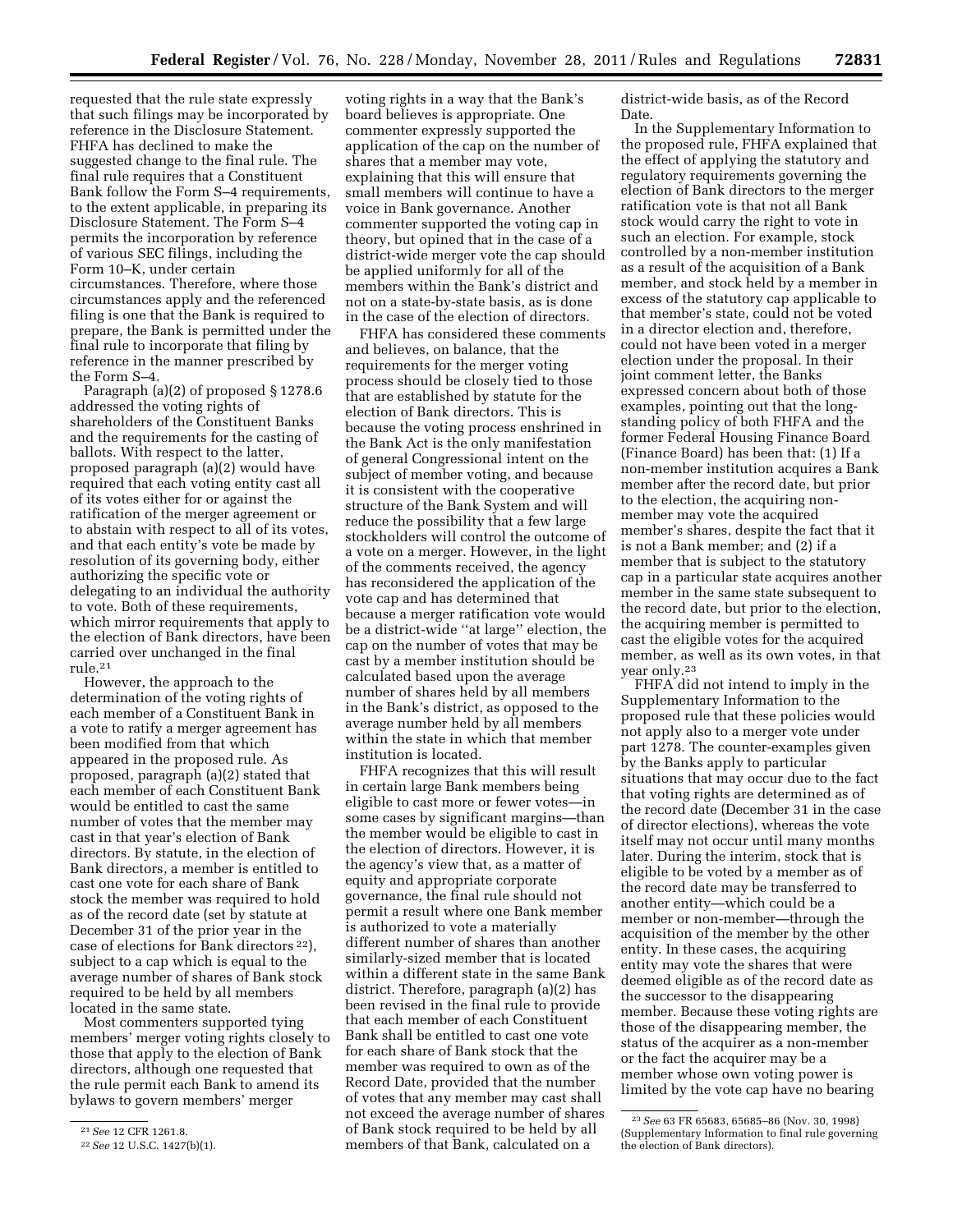on its ability to vote the shares of the acquired member. For the same reasons, these policies would apply also to merger ratification votes undertaken pursuant to final part 1278. That is, the determinative factor will be whether the stock was owned by a member as of the Record Date established by the board of directors of the Constituent Bank. If so, the stock will have voting rights that may be exercised by the current holder, regardless of the holder's membership status or whether all of the shares held by the holder would currently be eligible to be voted.

Paragraph (a)(3) of proposed § 1278.6 addressed the Constituent Banks' handling of ballots and the determination of the results of the ratification vote. It would have prohibited each Constituent Bank from reviewing any ballot until after the closing date of the election, counting any ballot received after the closing date, or disclosing how any member voted, while requiring each to tabulate the ballots immediately after the closing date and to retain all ballots for at least two years after the date of the election. Importantly, as proposed, paragraph (a)(3) provided that a merger agreement would be considered to be ratified if a majority of votes cast in the election have been cast in favor of the merger. One commenter, while otherwise supporting the parallel to the director election process, advocated requiring the approval of a supermajority of members for any proposed merger. FHFA has declined to adopt that suggestion because it interprets section 26(b) of the Bank Act as having the purpose of facilitating the ability of the Banks to voluntarily merge, and the imposition of a supermajority requirement would not further that purpose. Accordingly, paragraph (a)(3) has been adopted as proposed.

Paragraph (a)(4) of proposed § 1278.6 would have required that, within 10 calendar days of the election closing date, a Constituent Bank deliver to its members, to each Constituent Bank with which it proposes to merge, and to FHFA a statement of: the total number of eligible votes; the number of members voting in the election; and the total number of votes cast both for and against ratification of the merger agreement, as well as those that were eligible to be cast by members that abstained and by members who failed to return completed ballots. No commenters objected to any aspect of this provision, and it has been adopted as proposed.

Section 1278.6(b) of the proposed rule stated that, in connection with a proposed merger, no Bank, or any

director, officer, or employee thereof, shall make any statement, written or oral, which, at the time and in the light of the circumstances under which it is made, is false or misleading with respect to any material fact, or which omits to state any material fact necessary in order to make the statement not false or misleading, or necessary to correct any earlier statement that has become false or misleading. No commenter objected to this provision, and it has also been adopted as proposed.

#### *G. Section 1278.7—Consummation of the Merger*

Section 1278.7 of the final rule governs the process for the consummation of a merger after the members of each Constituent Bank have voted to ratify the merger agreement. As proposed, § 1278.7 would have governed the second step of the preliminary/final approval process that was provided for in the proposed rule. The proposed provision would have required that the Director grant a second, final, approval prior to consummation of the merger, and would have provided the Director with limited authority to deny approval of the merger in cases where: the member vote was not carried out in accordance with the requirements of § 1278.6; one or more Constituent Banks failed to fulfill a condition of the preliminary approval; or an event had occurred since the time of the preliminary approval that would have had a significant adverse impact on the future viability of the Continuing Bank.

For the reasons discussed above, the final rule now requires only one approval by the Director to be obtained, prior to the member votes under § 1278.6. However, because this approval is conditional, § 1278.7 has been retained in revised form as a procedural mechanism to ensure that the merger cannot be consummated until the Director has received satisfactory evidence that the conditions of the approval have been met. Section 1278.7 has also been revised to provide for greater certainty as to the time that the merger becomes effective.

Section 1278.7(a) of the final rule addresses the materials that the Constituent Banks are required submit after their respective member institutions have voted to ratify the merger. Final § 1278.7(a)(1) requires that the Constituent Banks submit to FHFA evidence acceptable to the Director that all conditions imposed in connection with the approval of the merger application have been satisfied, which shall in all cases include for each Bank

a certified copy of its members' resolution ratifying the merger agreement and a certification of the member votes from the corporate secretary or from an independent third party. Final  $\S 1278.7(a)(2)$  requires that the Constituent Banks also submit an organization certificate for the Continuing Bank, ''in such form as FHFA may specify'' that has been executed by the individuals who will constitute the board of directors of the Continuing Bank. Although FHFA currently has no regulations or guidelines governing the form of a Bank's organization certificate, final § 1278.4(a)(3) requires that the Constituent Banks submit a proposed organization certificate as part of the merger application, and the agency anticipates that it will provide appropriate guidance as to the form and content of the final certificate as part of the merger approval process.24

Final § 1278.7(b) governs the method of acceptance and timing of the effectiveness of the Continuing Bank's organization certificate. Under the proposed rule, after obtaining the Director's final approval, the Constituent Banks would have been required to submit to FHFA an organization certificate for the Continuing Bank and, upon its acceptance by the agency, the corporate existence of the Continuing Bank would have commenced ''as of the Effective Date.'' This approach lacked clarity in a number of respects. First, as discussed above, the proposed rule defined ''Effective Date'' to mean ''the date on which the Constituent Banks consummate the merger,'' but left unclear what actions were required for the Banks to consummate the merger. In addition, while the proposed rule would have required FHFA to provide notice of its final approval to all of the Banks, it neither specified any particular overt action to be taken by FHFA to signify ''acceptance'' of the Continuing Bank's organization certificate, nor provided for any prior or subsequent notice of the fact or timing of such acceptance, or of

 $^{\rm 24}$  Section 12(a) of the Bank Act requires each Bank to make and file with the Director an ''organization certificate'' upon the establishment of the Bank, but leaves the form and content of the certificate to the discretion of the Director. *See* 12 U.S.C. 1432(a). Of the 12 existing Banks, eight are still operating under their original 1932 organization certificates and four are operating under more recent versions. All of these certificates (the contents of which are set forth in the Banks' respective Form 10–12g Registration Statements filed with the SEC) follow the same format and FHFA expects that it would require any organization certificate that becomes effective in the future to be substantially similar to those currently in effect.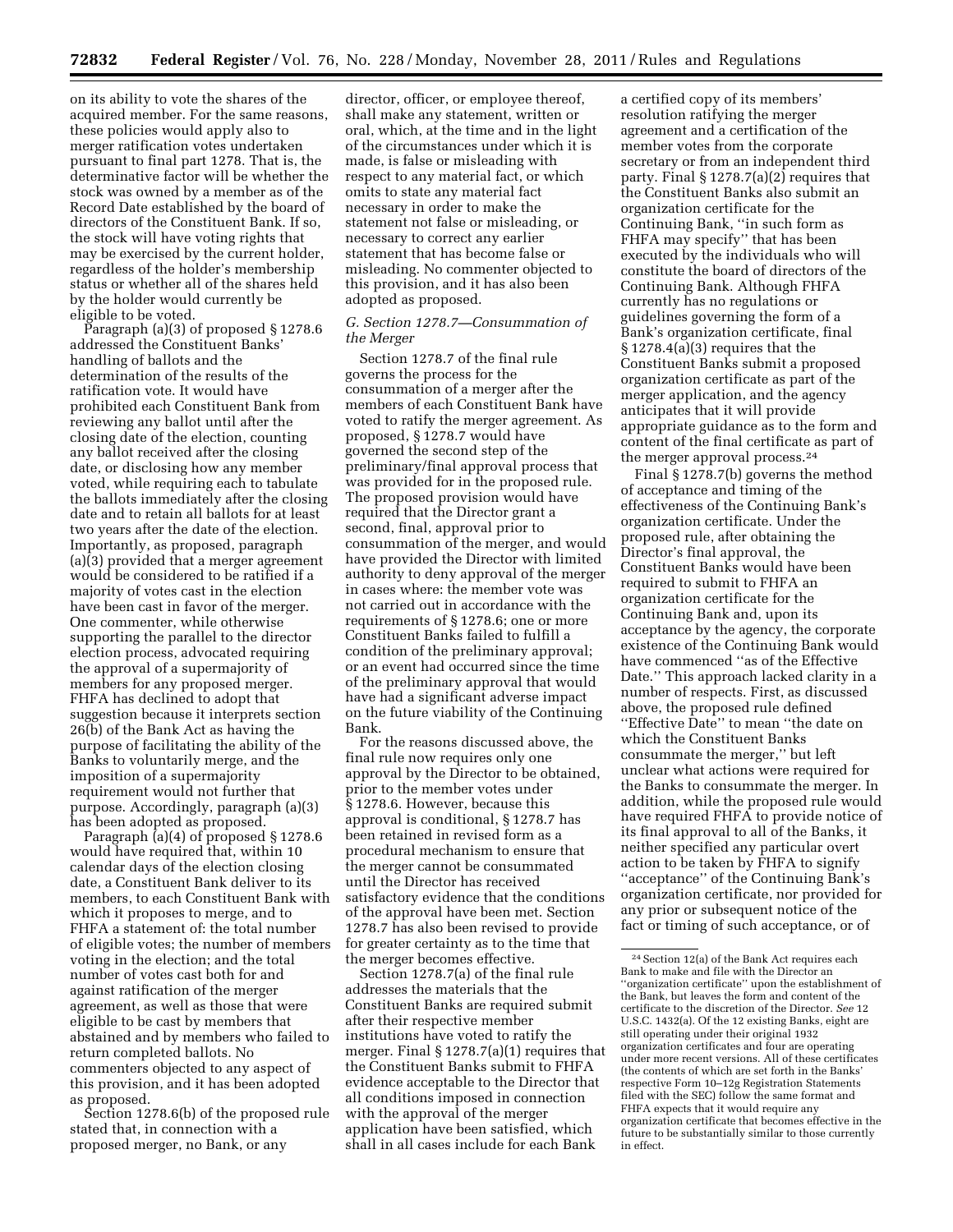the Effective Date of the new organization certificate.

Final § 1278.7(b) is intended to provide the specificity that the proposed rule lacked. It states that, upon determining that all conditions of the Director's approval have been satisfied and that the organization certificate has been properly executed and is in the required form, the Director shall accept the organization certificate by endorsing it with the date of acceptance and the Effective Date. Paragraphs (1) and (2) of § 1278.7(b) govern the method by which the Director shall determine the Effective Date. If the merger agreement states a proposed Effective Date (whether expressed in terms of a specific date or a specific number of days after a particular event) and that date has not passed, the Director shall establish that date as the Effective Date. If the merger agreement sets forth a proposed range of dates within which the Effective Date may occur (*e.g.,*  ''within thirty days of the ratification of the merger by the members of both Constituent Banks'') and that range of dates has not expired, the Director shall establish an Effective Date that is within that range of dates. If the Effective Date set forth in the merger agreement (in whatever form it is expressed) has passed, the Director shall establish the tenth business day following the date of acceptance as the Effective Date. However, if the merger agreement provides that the agreement will terminate if the merger has not become effective by a particular date, and that termination date is fewer than 10 business days following the date of acceptance, the Director shall establish the latest possible business-day prior to the date on which the merger agreement will terminate as the Effective Date.

Final §§ 1278.7(c)(1) and (2) provide that, after the Director has accepted the organization certificate as provided under § 1278.7(b), the Continuing Bank shall, as of the commencement of the Effective Date specified on the certificate, become or remain a body corporate (depending on the type of transaction) operating under such organization certificate with all powers granted to a Bank under the Bank Act, and shall succeed to all rights, titles, powers, privileges, books, records, assets, and liabilities of the Constituent Bank or Banks, as provided in the merger agreement. In the proposed rule, § 1278.7(b) stated that, after acceptance of the organization certificate, the Continuing Bank would ''be a body corporate operating under the new organization certificate.'' The Banks expressed concern about this phrasing because they believed that such

language may imply that a new corporate entity has been formed even in the case of a traditional merger (where an existing Bank absorbs a disappearing Bank). In response, FHFA has specifically provided in final § 1278.7(c) that, after acceptance of the organization certificate, the Continuing Bank shall ''become or remain a body corporate (depending on the type of transaction) operating under such organization certificate.'' This phrasing is intended to address both those business combinations where the Continuing Bank is a continuation of one of the existing Constituent Banks, as well as those where the Continuing Bank is considered to be an entirely new entity. Regardless of the form of the transaction, FHFA will not consider the merger to have been legally consummated until the new or revised organization certificate becomes effective.

In addition, final  $\S 1278.7(c)(3)$ provides that the corporate existence of any Constituent Bank that is not a Continuing Bank shall cease as of the Effective Date of the organization certificate of the Continuing Bank, except as provided in the merger agreement. The latter clause is intended to provide for those cases in which it may be useful or necessary for a disappearing Constituent Bank to continue in existence for a short period following the consummation of a merger—for example, where a ''shell'' Bank that has transferred its territory and most of its assets and liabilities to another Bank may need time wind down its affairs, or where the disappearing Bank is being acquired by two or more other Banks and the transactions are not to be consummated simultaneously. Section 25 of the Bank Act provides that each Bank shall have succession until dissolved by the Director (or by Act of Congress) and final § 1278.7(c)(3) is intended to make clear that the Director's approval of the merger application and endorsement of the new organization certificate are sufficient to dissolve any non-Continuing Banks without further action in cases where the merger agreement does not provide for the temporary continuation of a disappearing Constituent Bank. In the case of a shell Bank that is winding down its affairs, the Director will issue a separate order of dissolution at the appropriate time. Under the rule, any Constituent Bank that is a party to a merger (as that term is broadly defined in the rule) that continues in existence after the consummation of the merger without specific provision for its eventual

disposition (either through dissolution or another merger) will be considered to be a Continuing Bank and will be subject to all applicable requirements.

Final § 1278.7(d) provides that, after the Director accepts the organization certificate for the Continuing Bank, FHFA shall provide prompt written notice of that fact to the Constituent Banks, as well as to each other Bank and the Office of Finance. This notice must include the date of acceptance and the Effective Date of the organization certificate for the Continuing Bank.

#### **III. Paperwork Reduction Act**

The final rule does not contain any collections of information pursuant to the Paperwork Reduction Act of 1995 (44 U.S.C. 3501 *et seq.*). Therefore, FHFA has not submitted any information to the Office of Management and Budget for review.

## **IV. Regulatory Flexibility Act**

The final rule applies only to the Banks, which do not come within the meaning of small entities as defined in the Regulatory Flexibility Act (RFA). *See* 5 U.S.C. 601(6). Therefore in accordance with section 605(b) of the RFA, FHFA certifies that this final rule will not have significant economic impact on a substantial number of small entities.

#### **List of Subjects in 12 CFR Part 1278**

Banks, banking, Federal home loan banks, mergers.

For the reasons stated in the Supplementary Information, the Federal Housing Finance Agency hereby amends chapter XII of title 12 of the Code of Federal Regulations by adding new part 1278 to subchapter D to read as follows:

#### **PART 1278—VOLUNTARY MERGERS OF FEDERAL HOME LOAN BANKS**

- Sec.
- 
- 1278.1 Definitions.<br>1278.2 Authority. 1278.2 Authority.<br>1278.3 Merger agr
- Merger agreement.
- 1278.4 Merger application.<br>1278.5 Approval by Directo
- 1278.5 Approval by Director.<br>1278.6 Ratification by Bank n
- 
- 1278.6 Ratification by Bank members.<br>1278.7 Consummation of the merger. Consummation of the merger.

**Authority:** 12 U.S.C. 1432(a), 1446, 4511.

#### **§ 1278.1 Definitions.**

*Bank,* written in title case, means a Federal Home Loan Bank established under section 12 of the Bank Act (12 U.S.C. 1432).

*Bank Act* means the Federal Home Loan Bank Act, as amended (12 U.S.C. 1421 through 1449).

*Constituent Bank* means a Bank that is proposing to merge with one or more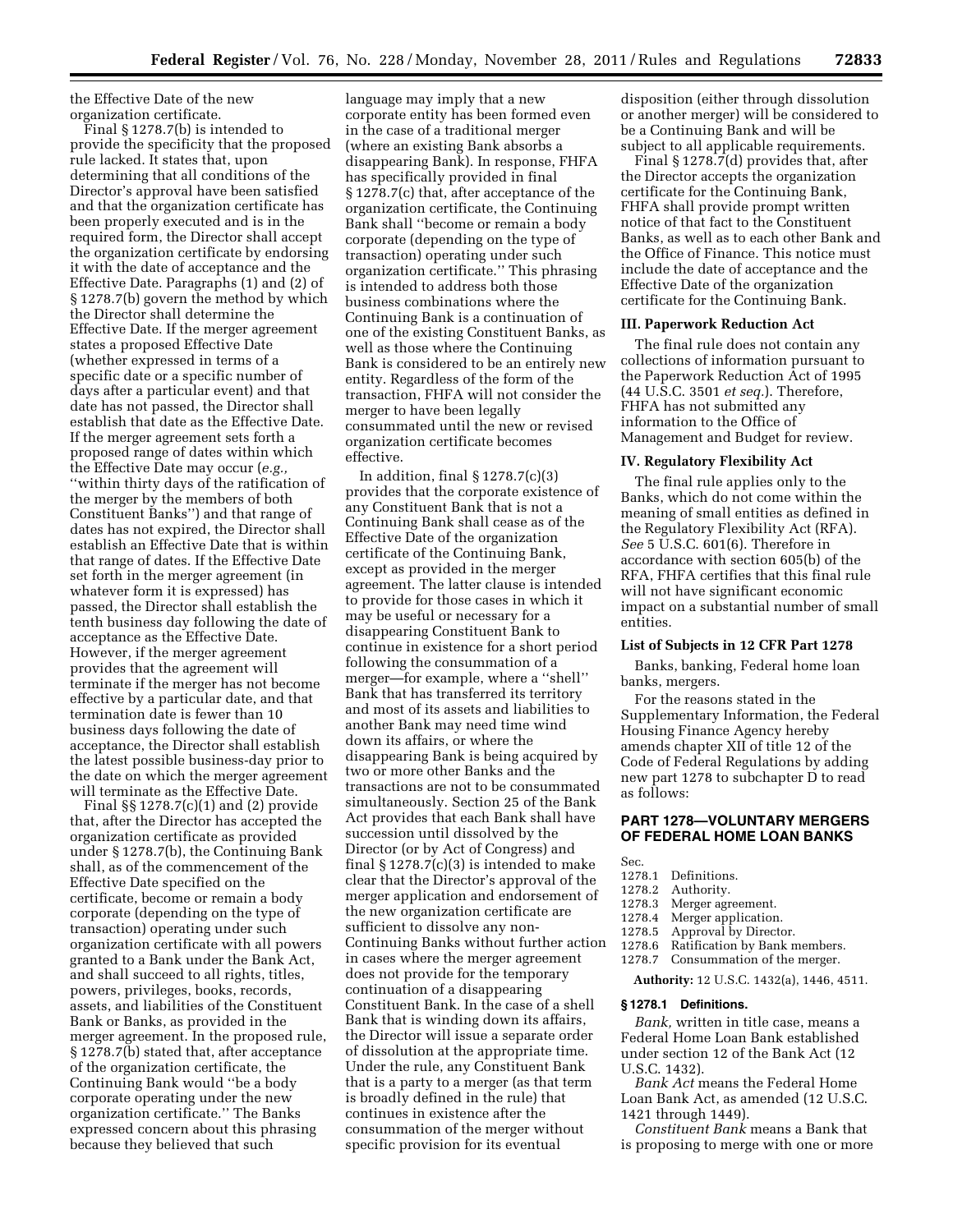other Banks. Each Bank entering into a merger is a Constituent Bank, regardless of whether it is also a Continuing Bank.

*Continuing Bank* means a Bank that will exist as the result of a merger of two or more Constituent Banks, and when used in the singular shall include the plural.

*Director,* written in title case, means the Director of FHFA or his or her designee.

*Disclosure Statement* means a written document that contains, to the extent applicable, all of the items that a Bank would be required to include in a Form S–4 Registration Statement under the Securities Act of 1933 (or any successor form promulgated by the United States Securities and Exchange Commission governing disclosure required for securities issued in business combination transactions) when prepared as a prospectus as directed in Part I of the form, if the Bank were required to provide such a prospectus to its shareholders in connection with a merger.

*Effective Date* means the date on which the organization certificate of the Continuing Bank becomes effective as provided under § 1278.7.

*FHFA* means the Federal Housing Finance Agency.

*Financial Statements* means statements of condition, income, capital, and cash flows, with explanatory notes, in such form as the Banks are required to include in their filings made under the Securities and Exchange Act of 1934.

*GAAP* means accounting principles generally accepted in the United States as in effect from time to time.

*Merge* or *Merger* means:

(1) A merger of one or more Banks into another Bank;

(2) A consolidation of two or more Banks resulting in a new Bank;

(3) A purchase of substantially all of the assets, and assumption of substantially all of the liabilities, of one or more Banks by another Bank or Banks; or

(4) Any other business combination of two or more Banks into one or more resulting Banks.

*Office of Finance* means the Office of Finance, a joint office of the Banks established under part 1273 of this chapter.

*Record Date* means the date established by a Bank's board of directors for determining the members that are entitled to vote on the ratification of the merger agreement and the number of ballots that may be cast by each in the election.

#### **§ 1278.2 Authority.**

Any two or more Banks may merge voluntarily under authority of section 26(b) of the Bank Act, provided that each of the following requirements has been satisfied:

(a) The Constituent Banks have executed a written merger agreement that satisfies all requirements of § 1278.3;

(b) The Constituent Banks have jointly filed a merger application with FHFA that satisfies all requirements of § 1278.4;

(c) The Director has approved the merger application in accordance with the requirements of § 1278.5;

(d) The members of each Constituent Bank have ratified the merger agreement as provided under § 1278.6; and

(e) The Director has determined that the Constituent Banks have satisfied all conditions imposed in connection with the approval of the merger application, and has accepted the properly executed organization certificate of the Continuing Bank, as provided under § 1278.7.

#### **§ 1278.3 Merger agreement.**

A merger of Banks under the authority of § 1278.2 shall require a written merger agreement that:

(a) Has been authorized by the affirmative vote of a majority of a quorum of the board of directors of each Constituent Bank at a meeting on the record and has been executed by authorized signing officers of each Constituent Bank; and

(b) Sets forth all material terms and conditions of the merger, including, without limitation, provisions addressing each of the following matters—

(1) The proposed Effective Date and the proposed acquisition date for purposes of accounting for the transaction under GAAP, if that date is to be different from the Effective Date;

(2) The proposed organization certificate and bylaws of the Continuing Bank;

(3) The proposed capital structure plan for the Continuing Bank;

(4) The proposed size and structure of the board of directors for the Continuing Bank;

(5) The formula to be used to exchange the stock of the Constituent Banks for the stock of the Continuing Bank, and a provision prohibiting the issuance of fractional shares of stock;

(6) Any conditions that must be satisfied prior to the Effective Date, which must include approval by the Director and ratification by the members of the Constituent Banks;

(7) A statement of the representations or warranties, if any, made or to be made by any Constituent Bank;

(8) A description of the legal or accounting opinions or rulings, if any, that are required to be obtained or furnished by any party in connection with the proposed merger; and

(9) A statement that the board of directors of a Constituent Bank may terminate the merger agreement before the Effective Date upon a determination that:

(i) The information disclosed to members contained material errors or omissions;

(ii) Material misrepresentations were made to members regarding the impact of the merger;

(iii) Fraudulent activities were used to obtain members' approval; or

(iv) An event occurred subsequent to the members' vote that would have a significant adverse impact on the future viability of the Continuing Bank.

#### **§ 1278.4 Merger application.**

(a) *Contents of application.* Any two or more Banks that wish to merge shall submit to FHFA a merger application that addresses all material aspects of the proposed merger. As provided in § 1202.8 of this chapter, a Bank may submit separately any portions of the application that it believes contain confidential or privileged trade secrets or commercial or financial information, which portions will be handled in accordance with FHFA's Freedom of Information Act regulations set forth in part 1202 of this chapter. The application shall include, at a minimum, the following:

(1) A written statement that includes—

(i) A summary of the material features of the proposed merger;

(ii) The reasons for the proposed merger;

(iii) The effect of the proposed merger on the Constituent Banks and their members;

(iv) The proposed Effective Date, the proposed acquisition date for purposes of accounting for the transaction under GAAP, if that date is to be different from the Effective Date (including the reasons for designating a different acquisition date), and the Record Date established by each Constituent Bank's board of directors;

(v) If the Constituent Banks contemplate that the proposed merger will be one of two or more related transactions, a summary of the material features of any related transactions and the bearing that the consummation of, or failure to consummate, the related transactions is expected to have upon the proposed merger;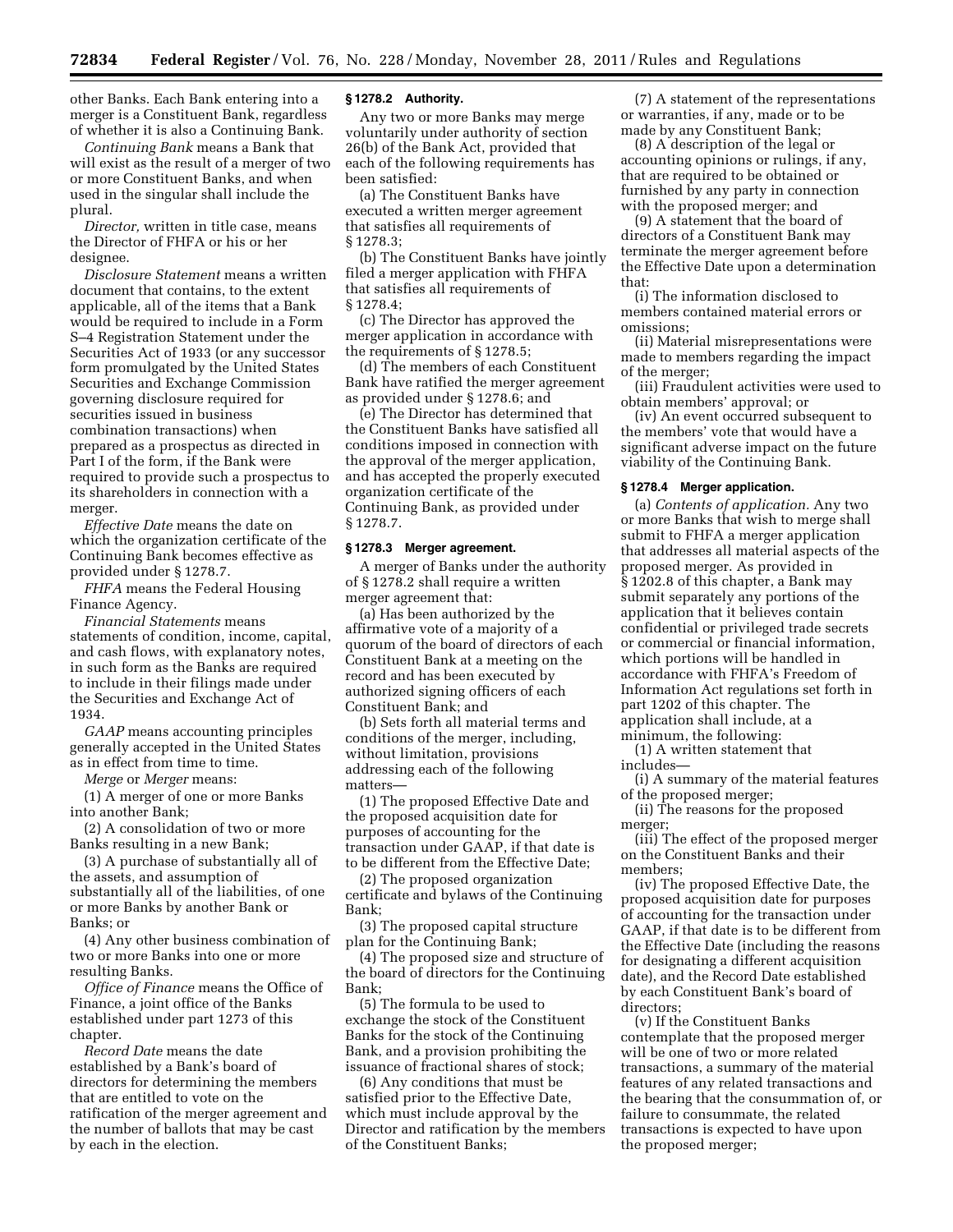(vi) If not addressed by the merger agreement, the Banks' proposal for the ultimate size and composition of the board of directors for the Continuing Bank and their plan for reducing the board to its ultimate size and composition, as well as the names of the persons proposed to serve as directors and senior executive officers of the Continuing Bank immediately after the merger;

(vii) A description of all proposed material operational changes including, but not limited to, reductions in the existing staffs of the Constituent Banks (to the extent such information is known), whether and how Bank operations will be combined, and whether any Constituent Bank will continue to operate as a branch of the Continuing Bank;

(viii) Information demonstrating that the Continuing Bank will comply with all applicable capital requirements after the Effective Date;

(ix) A statement explaining all officer and director indemnification provisions; and

(x) An undertaking that the Constituent Banks will continue to disclose all material information, and update all items of the application, as appropriate;

(2) A copy of the executed merger agreement and a certified copy of the resolution of the board of directors of each Constituent Bank authorizing the merger agreement;

(3) A copy of the proposed organization certificate of the Continuing Bank;

(4) A copy of the proposed bylaws of the Continuing Bank;

(5) A copy of the proposed capital structure plan of the Continuing Bank;

(6) The most recent annual audited Financial Statements, and any interim quarterly financial statements for the year-to-date, for each Constituent Bank; and

(7) Pro forma Financial Statements for the Continuing Bank as of the date of the most recent statement of condition supplied under paragraph (a)(6) of this section, and forecasted pro forma Financial Statements for each of at least two years following such date.

(b) *Additional information.* FHFA may require the Constituent Banks to submit any additional information FHFA deems necessary to evaluate the proposed merger. If FHFA has determined a merger application to be complete as provided in paragraph (c) of this section, FHFA may require the Constituent Banks to submit additional information only with respect to matters derived from or prompted by the materials already submitted, or matters

of a material nature that were not reasonably apparent previously, including matters concealed by the Constituent Banks or relating to developments that arose after the determination of completeness. If the Constituent Banks fail to provide the additional information in a timely manner, the Director may deem the failure to provide the required information as grounds to deny the application.

(c) *Completion of application.* Within 30 days of the receipt of a merger application, FHFA shall determine whether the application is complete and whether FHFA has all information necessary for the Director to evaluate the proposed merger.

(1) If FHFA determines that the application is complete and that it has all information necessary to evaluate the proposed merger, it shall so inform the Constituent Banks in writing.

(2) If FHFA determines that the application is incomplete, or that it requires additional information in order to evaluate the application, it shall so inform the Constituent Banks in writing, and shall specify the number of days within which the Constituent Banks must provide any additional information or materials. Within 15 days of receipt of the additional information or materials, FHFA shall inform the Constituent Banks in writing whether the merger application is complete.

### **§ 1278.5 Approval by Director.**

(a) *Standards.* In determining whether to approve a merger of Banks under the authority of § 1278.2, the Director shall take into consideration the financial and managerial resources of the Constituent Banks, the future prospects of the Continuing Bank, and the effect of the proposed merger on the safety and soundness of the Continuing Bank and the Bank system.

(b) *Determination by Director.* After FHFA determines that a merger application is complete, as provided in § 1278.4(c), the Director shall, within 30 days, either approve or deny the merger application. An approval of a merger application may include any conditions the Director determines to be appropriate, and shall in all cases be conditioned on each Constituent Bank demonstrating that it has obtained its members' ratification of the merger agreement in accordance with the requirements of § 1278.6 by submitting to FHFA:

(1) A certified copy of the members' resolution ratifying the merger agreement, on which the members cast their votes; and

(2) A certification of the member vote from the Bank's corporate secretary or from an independent third party.

(c) *Notice.* If the Director approves the merger application, FHFA shall provide written notice of the approval and any conditions to each Constituent Bank, as well as to each other Bank and the Office of Finance. If the Director denies the merger application, FHFA shall provide written notice of the denial to each Constituent Bank, as well as to each other Bank and the Office of Finance, and the notice to the Constituent Banks shall include a statement of the reasons for the denial.

#### **§ 1278.6 Ratification by Bank Members.**

(a) *Requirements for member vote.* No merger of Banks under the authority of § 1278.2 may be consummated unless a merger agreement meeting the requirements of § 1278.3 has been ratified by the affirmative vote of the members of each Constituent Bank in a voting process that meets the following requirements:

(1) *Notice of vote.* Each Constituent Bank shall submit the authorized merger agreement to its members for ratification by delivering to each institution that was a member as of the Record Date—

(i) A ballot that permits the member to vote for or against the ratification of the merger agreement, or to abstain from such vote; and

(ii) A Disclosure Statement that establishes a closing date for the Bank's receipt of completed ballots that is no earlier than 30 days after the date that the ballot and Disclosure Statement are delivered to its members.

(2) *Voting rights and requirements.* In the vote to ratify the merger agreement, each member of each Constituent Bank shall be entitled to cast one vote for each share of Bank stock that the member was required to own as of the Record Date, provided that the number of votes that any member may cast shall not exceed the average number of shares of Bank stock required to be held by all members of that Bank, calculated on a district-wide basis, as of the Record Date. A member must cast all of its votes either for or against the ratification of the merger agreement, or may abstain with respect to all of its votes. Each member's vote shall be made by resolution of its governing body, either authorizing the specific vote, or delegating to an individual the authority to vote.

(3) *Determination of result.* No Constituent Bank shall review any ballot until after the closing date established in the Disclosure Statement or include in the tabulation any ballot received after the closing date. A Constituent